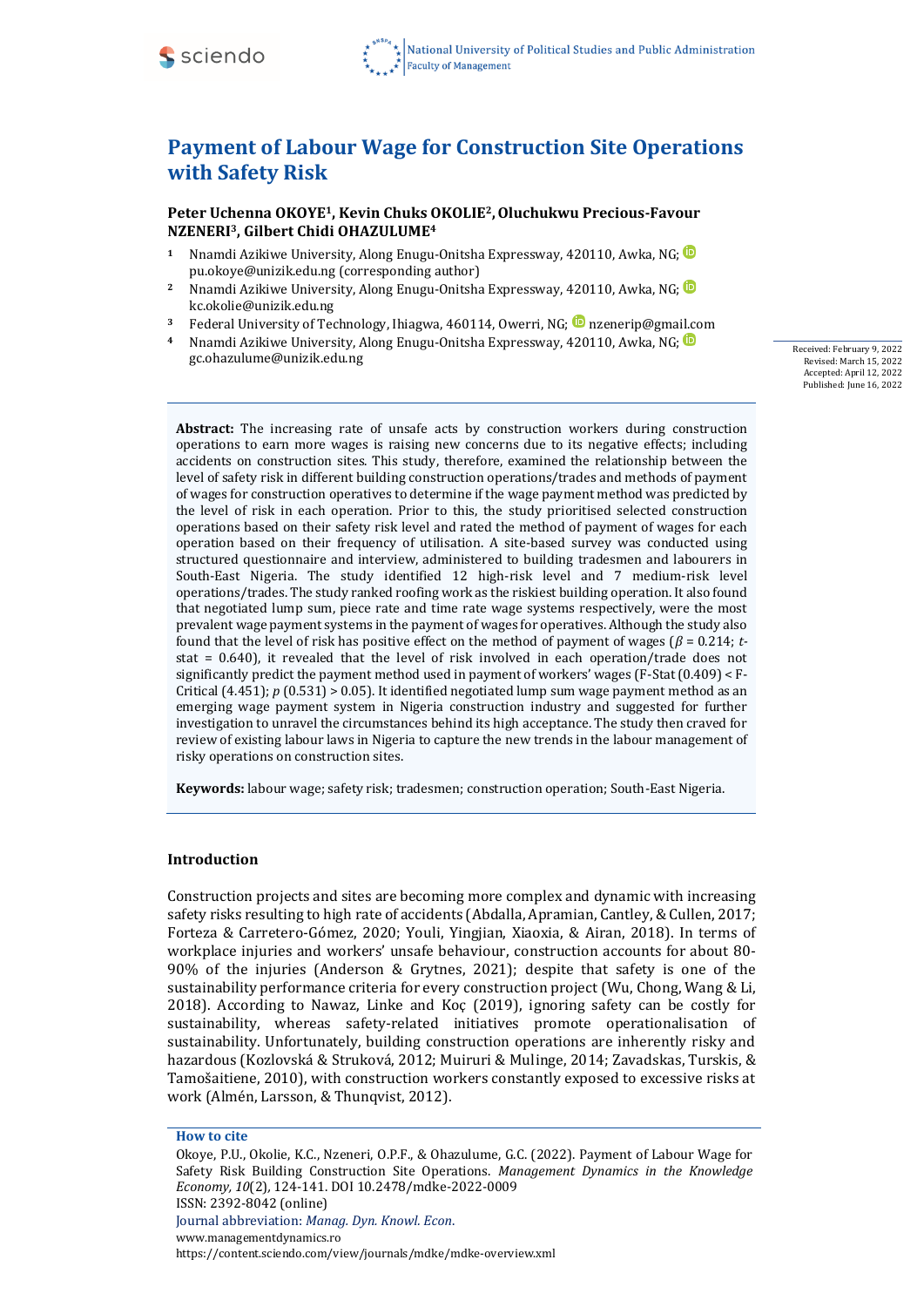However, some construction operations are considered riskier than others (Okoye, 2018). The high rate of accident in the construction industry is linked to peculiar factors of the industry (de los Pinos, José, García, & de las Nieves, 2017). There are also group of construction workers whose nature of work has made them to be more vulnerable to complex occupational health and safety problems than others (Liu, Li, Li, Li, Mao, & Yuan, 2021). The mostly recognised safety hazards during construction operations have always been working at height, working underground, working in confined spaces and close proximity to falling materials, handling load manually, handling hazardous substances, noises, dusts, using plant and equipment, fire, exposure to live cables, poor housekeeping and ergonomics (Kozlovská & Struková, 2012; Muiruri & Mulinge, 2014; De Silva & De Silva, 2015). These have made construction operations more risk prone and create an atmosphere of high uncertainty (Mhetre, Konnur, & Landage, 2016).

Expectedly, the high level of safety risk in construction operations comes with a huge cost to the construction business (Okoye, 2018) and affects the contractors' profit margin. Apart from clients, contractors and subcontractors, issues relation to the payment to construction operatives have been identified as risk contributors in the construction projects. Unfortunately, the construction industry generally suffers from poor payment practices (Ahmadisheykhsarmast & Sonmez, 2020; Luo, Das, Wang, & Cheng, 2019; Swai, Arewa, & Ugulu, 2020). The prevalence of payment risks has been linked to the increasing incidences of payment-related disputes and litigation in the construction industry (Mbachu, 2011; Ramachandra, 2013). In building construction projects, issues relating to payment have gone beyond clients' verses contractors to payment to the operatives. Henriod and Lantran (2000) noted that the prevalence of conflicts, claims, and disputes in the construction industry hinged on payment-related issues. Payment-related issues are also identified as one of the most significant factors affecting the workers' productivity (Bake & Makinde, 2021). Similarly, Omopariola and Windapo (2018) contended that construction activities are less interrupted when the payment system used is suitably aligned with the project environment. Rhee, Kim and Cho (2015) linked the safety behaviours of construction workers to the type of payment systems and working conditions of construction workers. Sherif and Kaka (2003) identified the level of risk as one of the factors influencing the selection of payment systems in construction projects.

In Nigeria, disputes over payment methods for settlement of site workers are very common on construction sites (Bake & Makinde, 2021). Consequently, building construction workers try to avoid such operations with high safety risk or charge high amount for such operations, thereby increasing the inherent risk in the project. To compensate for this, and ensure that the overall project objectives of time, cost, quality, safety, and environmental sustainability are met, Zou, Zhang and Wang (2007) suggested that such risk should be properly managed. Sequel to this, different payment mechanisms have been developed and applied for different construction operations as means of overcoming risk challenges occasioned by the nature of certain construction operations.

Although the role of payment systems in construction projects has been acknowledged, each payment system is appropriate for certain conditions of project and client circumstance (Motawa & Kaka, 2008). Motawa and Kaka (2008) considered that considering such alternative payment systems for such operations would allow for better and active participation of workers to facilitate the achievement of project objectives. Since the success of any construction project largely depends on the suitability of payment system adopted based on the project characteristics, construction operations and client requirements (Sherif & Kaka, 2003), identifying and selecting the most appropriate payment system for each building construction operation is very germane so as to reduce the safety risk tendencies. The aim of this study, therefore, was to establish the wage payment system used in paying building construction tradesmen and labourers and to establish the relationship between each wage payment system and the level of risk in each building construction operation/trade. In view of this, the objectives of the study were to:

1. Identify the level of safety risk involved in common building construction site operations;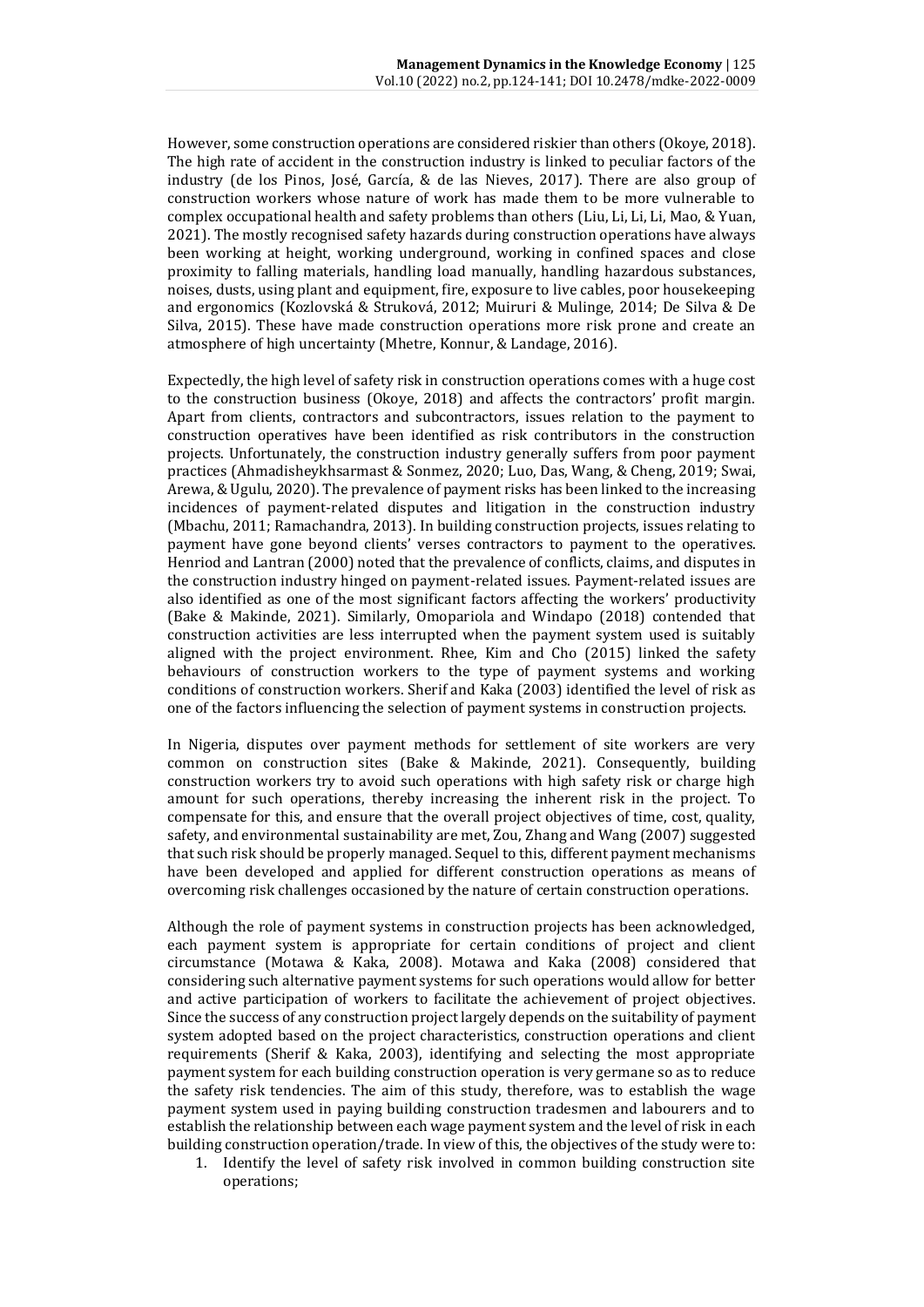*Payment of Labour Wage for Safety Risk Building Construction Site Operations*

- 2. Determine the wage payment method mostly used in each construction operation or trade;
- 3. Determine if the method of payment of wages for site operatives is predicted by the level of safety risk involved in each construction operation.

On this basis, the questions however, are: What is the level of safety risk involved in each of the construction operation? What is the most prevalent method of payment of wage for each of the construction operation/trade? It further postulated that:

Ho: The method of payment of wages for building tradesmen and labourers does not significantly depend on the level of safety risk involved in each construction operation/trade.

In view of this, the outcome of this study is expected to be a guide to construction site management towards selecting appropriate payment methods for different construction site operations, hence minimising issues arising from labour wage determination. It would also give a clue to construction workmen leaders or gang leaders of different building trades on what and how their payments are to be made for a particular construction operation. Construction policy maker could draw from the result of this study in making appropriate labour laws for construction site operations.

This work was organised into different subheadings. The Introduction established the background and aim of the study. It also highlighted the rationale and relevance of the study. The Literature review drew from the extant literature and established a literature gap which this study was intended to fill. The methodology sought out the methodological procedures adopted in this study to achieve the aim of the study. Findings generated through the methodological processes were presented in the result section, while the detailed discussion and validation of the findings of this study was presented in the discussion section. The summary of the findings, implications and recommendations arising from the study were contained in the conclusion.

#### **Literature review**

#### *Risk in building construction site operations*

Construction operations are referred to as any activity that contributes to the delivery of a construction project (Designing Buildings, 2020). Construction operations include the construction, alteration, repair, extension, installation, demolition or dismantling of buildings or structures, systems, works forming, or to form, part of the land (Revenue, 2021). They also include operations which form an integral part of, or are preparatory to, or are for rendering complete other construction operations including site clearance, earth-moving, excavation, tunnelling and boring, laying of foundations, erection of scaffolding, site restoration, landscaping and the provision of roadways and other access works; haulage for hire of materials, machinery or plant for use, whether used or not, in any of the construction operations (Revenue, 2021). Building construction operations can take place on greenfield sites, areas designated for industrial development or at a site with existing or historic activities (European Bank for Reconstruction and Development, 2010).

However, some of these construction operations pose high risk of injuries and more hazards to manage than others*.* They are also associated with endless lists of safety hazards that pose injury and illness threats to workers*.* Causes of accidents on construction sites are similarly associated with these construction operations (Li, Chau, & Zeng, 2019). For example, workers are frequently exposed to ergonomic and safety hazards from manual handling, power tools and equipment, noise, confined spaces and electricity, work performed from heights, excavation, irregular work hours, and exposure to weather extremes (Abdalla et al., 2017). Kaim, Alabi and Wusu (2020) revealed that greater percentage of construction workers had direct and indirect exposure to hazards of varying degrees.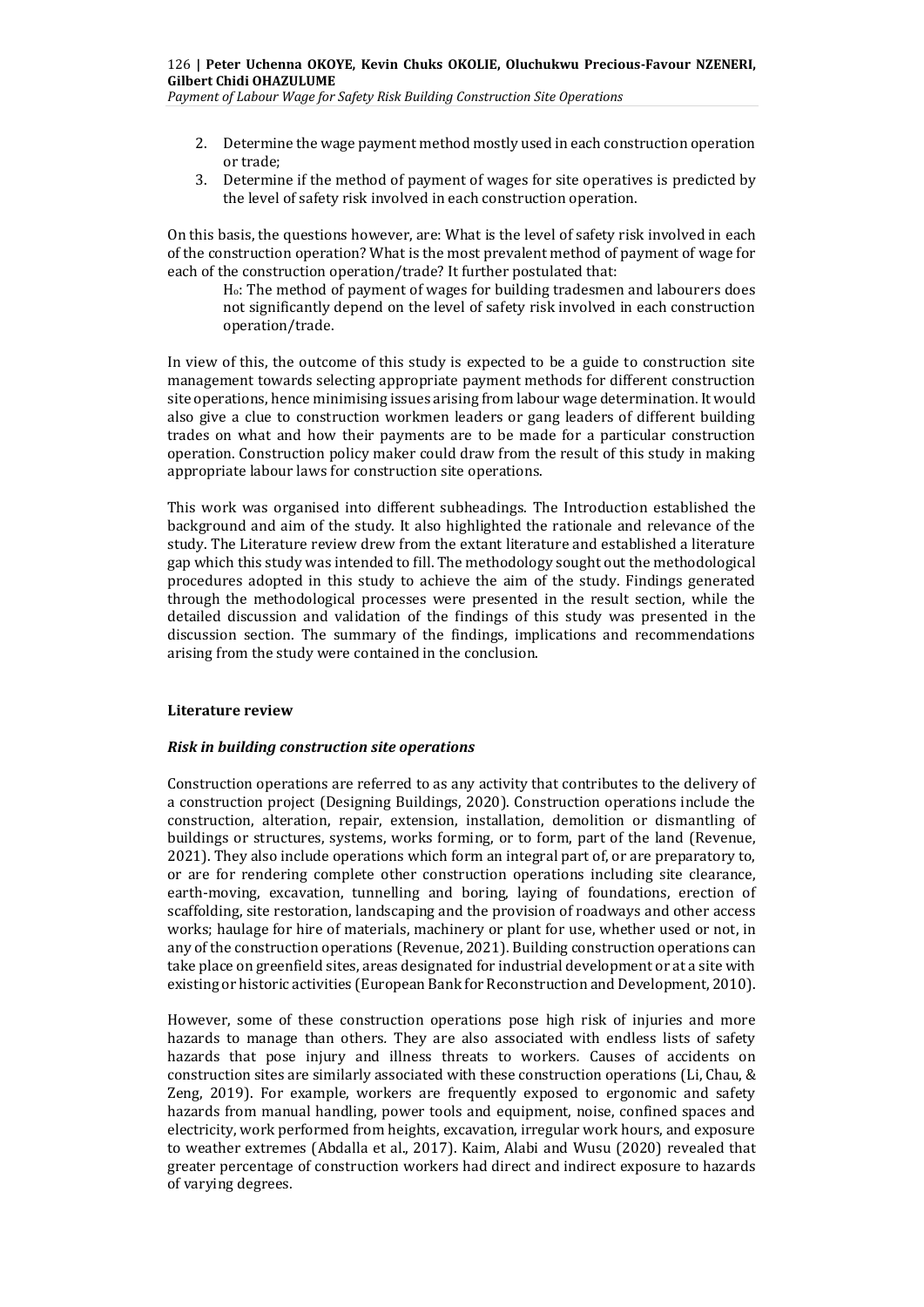Although every construction activity involves some risk for injury, the magnitude of risk differs extensively across jobs or operations and some hazards are unique to specific operation, hence exposing construction workers to great health and safety risks while carrying out their job (Abdalla et al., 2017; Okoye, 2018). Among common construction site operations attributed to high rate of safety risk include excavation work, scaffolding work, crane operations, hoisting operations, forklift operations, ladder and electrical works (Purohit, Siddiqui, Nandan & Yadav, 2018). A report from (Bureau of Labour Statistics, 2009; Schneider & Susi, 1994; Memarian & Mitropoulos, 2012; Memarian & Mitropoulos, 2013) identified masonry as one of the construction operations with highest rate of accidents with lost workdays due to overexertion involving lifting. Baradan and Usmen (2006) found that ironworkers and roofers were the highest risk building trades. A study by Alinaitwe, Mwakali and Hansson (2007) showed that labourers are the most vulnerable workers followed by masons, carpenters, and plant operators on construction sites in Uganda, while Choi (2015) identified four occupation groups with the highest injury rates on construction sites as labourers, carpenters, iron workers, and machine operators. Ndiwa (2019) revealed that majority of workers in masonry work, carpentry, steel fixing, and roof work are exposed to very high ergonomics risks on building construction sites.

Similarly, onsite construction activities associated with both modular and conventional constructions such as unit transportation, module unit lifting, unit installation, roofing, scaffold, ladder, vehicle and finishes are also identified to cause accidents on construction sites (Jeong, Kim, Lee, Park, & Hyun, 2022; Kang, Siddiqui, Suk, Chi, & Kim, 2017). Mamman, Mohamed, Shittu and Adamu (2021) revealed that most building construction activities in Abuja are of medium risk level however, roof work, steel structure and electrical works had the greatest risk level. The study further revealed that in terms of frequency of risk occurrence, roof work and steel structure are building activities with medium risk level whereas electrical works, steel structure, roof work and lift installation are building activities with medium risk level in terms of severity of risk impact. Okoye (2018) revealed that masonry, carpentry (including formwork and roofing), and iron bending and steel fixing are common building trades associated with high risks; whereas electrical fitting & installation, painting, tilling, and plumbing are medium risk building trades.

## *Methods/modes of payment of wages for building tradesmen and labourers*

Appropriate remuneration to construction operatives for work done on site is very important for uninterrupted flow of construction process and optimal productivity (Ramachandra, 2013). However, when this is not the case as usually observes in the Nigerian construction industry, it affects the overall project success and, in most cases, leads to payment disputes (Bake & Makinde, 2021). According to Fick, Cackler, Trost and Vanzler (2010), these payment disputes are indication of the nature of payment problems experienced in the construction industry.

Generally, there are different methods of payments of wages for construction site operatives. Basically, in the construction industry, payment of wages is made for work done either measured by the time worked (i.e., according to the period of time the worker is employed (time payments)), or by the output of the worker (piece payments) (Ajslev, Persson, & Andersen, 2015; Ansah, 2011; Bake & Makinde, 2021). Bake and Makinde (2021) reviewed different payment methods used in the Nigeria construction sites as a factor affecting labour productivity in the construction industry. They identified piece payments and time payments as the two major payment systems used in Nigeria. Other payment systems may include premium plan or profit-sharing scheme which are used in addition to the two basic methods as an incentive wages or bonus payment for increased productivity; target cost and guaranteed maximum price (Chan, Chan, Lam, Yeung,& Chan, 2011).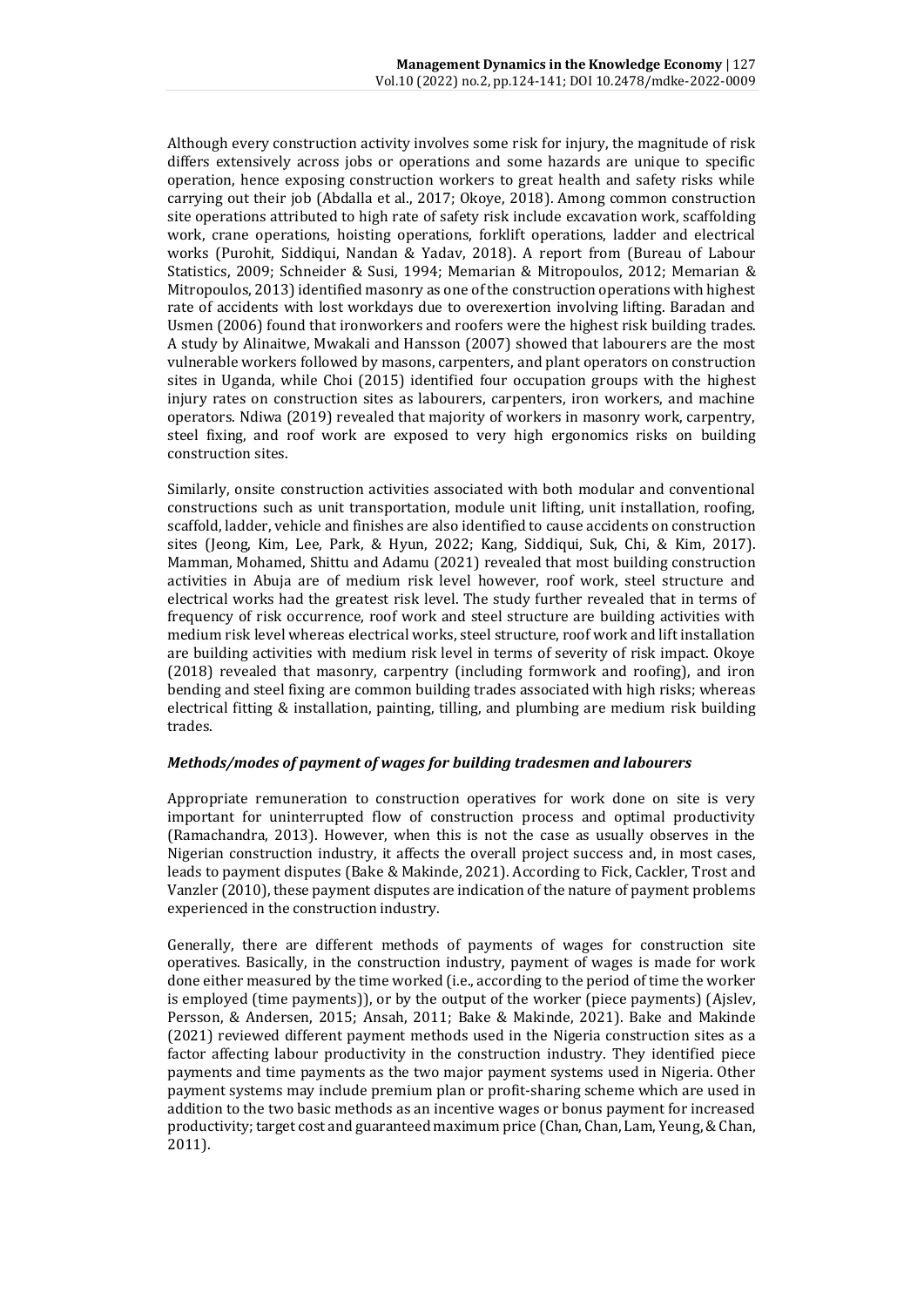*Payment of Labour Wage for Safety Risk Building Construction Site Operations*

Rhee, Kim and Cho (2015) investigated the association between the type of payment and exposure to various hazardous factors as a heuristic study. The study examined the relation between the three types of payment such as basic fixed salary and wage, piece rate, and extra payment for bad and dangerous working conditions and exposure to hazardous factors like vibration, noise, temperature, chemical contact, and working at very high speeds. It found that the proportion of employees with a basic fixed salary was 94.5%, the proportion with piece rates was 38.6%, and the proportion who received extra payment for hazardous working conditions was 11.7%. It further revealed that piece rate was associated with exposure to working with tight deadlines and stressful jobs.

In time payments, a definite sum is paid for a fixed period of time, i.e., payments are paid at a fixed rate per hour, day, week, month; or other period, and each construction worker in a given category receives the same payment irrespective of differences in output (Kazimu, 2012). Under time rates system of payment, construction workers are paid for the amount of time spent on the site job. This is the oldest and most common system, and the payments are based on a certain period of time during the course of work (Bake & Makinde, 2021). The period of time may be an hour, a day, a week, a fortnight or a month the payment rate will depend upon the period of time.

In piece payments, payments depend upon output, each construction worker is paid according to the quantity of work done by him, and irrespective of time he takes (Chan et al., 2011). According to Judi and Abdul-Rashid (2010), piece rates are not suitable for all kinds of construction work, and also the system is liable to abuse if applied deceitfully. Kaka and Lewis (2003) noted that earnings are usually higher for construction workers on piece rates than for those on similar work paid on a time basis, and the danger of excessive speed is not great as the workers are not penalised if they fail to reach a given standard or target. Many individual workers, especially those who can achieve high output, favour piece rates or bonus payments which if reasonably fixed, enable them to earn more. Where conditions are suitable employers also prefer piece rates because of their inducement work people to concentrate and to do more work (Aje, Olatunji, & Olalusi, 2017).

On the other hands, construction workers usually prefer time rates, but are parties to many collective agreements including piece rates where these are suitable for the kind of work done. Wasteful handling of materials and tools is minimised (Berends & Dhillon, 2004). However, the cost per unit of production is uncertain because the quantity differs from time to time under time system (Kaka & Lewis, 2003). It is also very difficult to measure the efficiency of construction workers because all the workers of equal status are paid at equal rate (Kaka & Lewis, 2003). Rhee, Kim and Cho (2015) argued that it is only piece rate and extra payment for overtime, holiday work, bad and dangerous working conditions, etc. are related to occupational health and safety among the payment systems. A modified version of both target cost and guaranteed maximum price could be simply referred to as negotiated lump sum wage, where a lump sum wage to be paid to the tradesmen or labourer is negotiated for a specific volume of work. The extra payment for bad and dangerous working conditions and exposure to hazardous factors is a form of bonus wage payment system used to compensate for extra risk involve in a particular construction operation.

#### *Methods/modes of payment of wages and safety on construction site*

Studies (Johansson, Rask, & Stenberg, 2010; Rhee et al., 2015) have revealed that some types of wage payment scheme aggravate the occurrence of accidents in some industries including construction, in addition to having a negative effect on workers' health and safety. Oswald, Sherratt and Smith (2017) revealed that money is a very strong driver of health and safety conditions in construction. Therefore, Ding, Zhai, Wang, Zhang and Cai (2019) analysed the effects of variable payment methods on risk allocation. The study revealed that the setting of specific parameters for particular payment method is very difficult, due to many factors such as risk preference of both sides. According to Schneider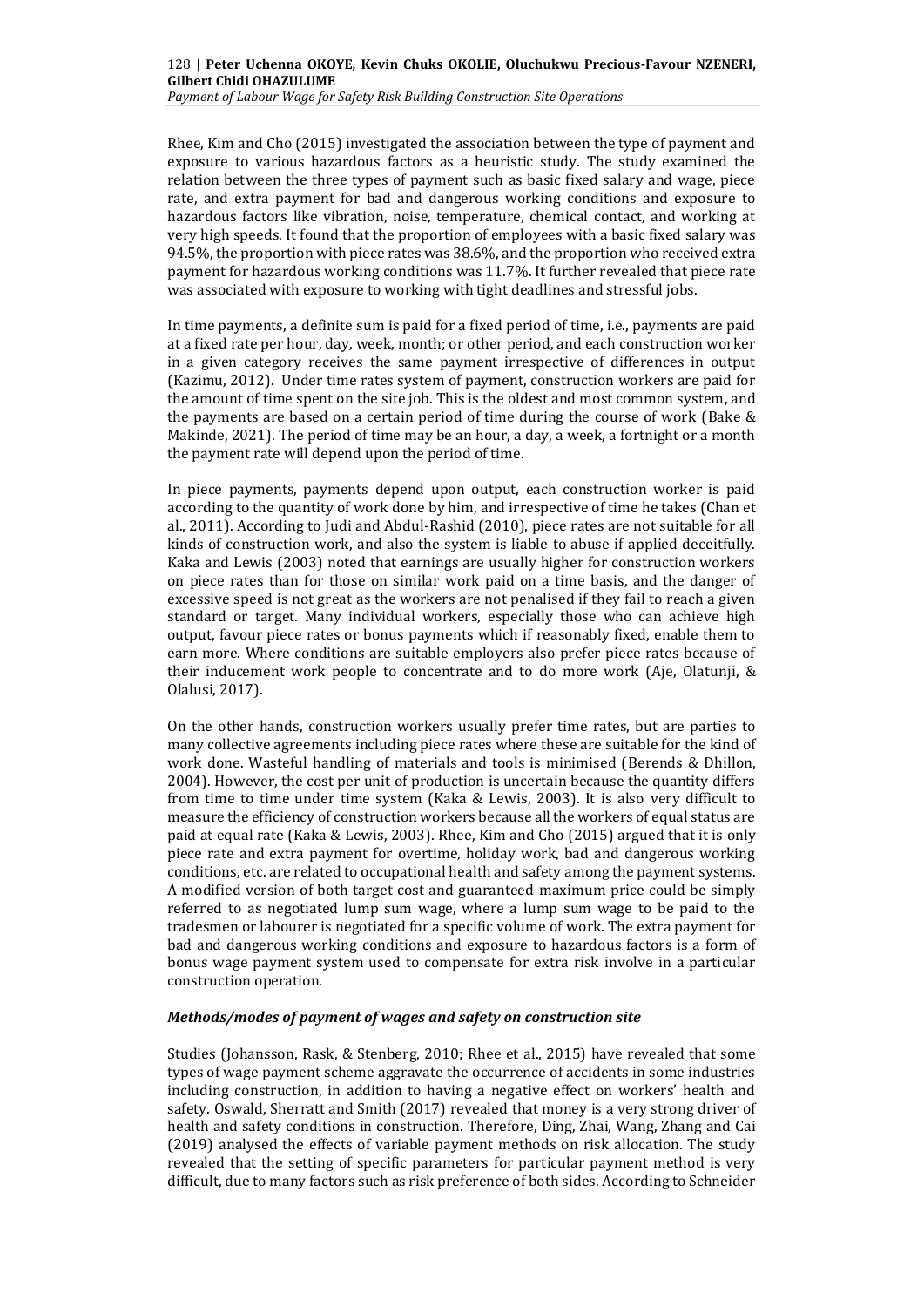(n.d) workers' compensation premiums which serve as incentives in construction industry are high especially for high risk level operations and trades such as structural steel erection, carpentry, and masonry.

Bender, Green and Heywood (2012) established that there is an increase in workplace injuries under piece rates and that piece rates are associated with a 5-percentage point increase in the likelihood of workers suffering an injury. A literature survey conducted by Johansson, Rask and Stenberg (2010) affirmed that the piece rate system negatively affected workers' health and safety. Similarly, a study by Ajslev, Persson and Andersen (2015) revealed that that group performance-based wages were associated with higher levels of physical exertion and time pressure, while no such association was found for pain and fatigue.

Although some studies have looked at the risks and payment systems in construction industry, there is little or no research on how payment of wages for construction site operatives, tradesmen or labourers who work in high-risk construction operations is made (Wells, 2016). Very little studies such as Henriod and Lantran (2000) and Rhee, Kim and Cho (2015) considered different payment systems made to the operatives in different building trades and operations by the contractors, while some others studied the health and safety effects of payment systems in construction industry (Ajslev et al., 2015; Bender et al., 2012; Ding et al., 2019; Johansson et al., 2010). The bulk of research related to this area focused on generic payment methods for construction contracts (i.e., payment of contractors) (Ding et al., 2019; Kaka, Wong, Fortune, & Langford, 2008; Motawa & Kaka, 2008; 2009; Walimuni, Samaraweera & De Silva, 2017), construction risks management (Bahamid & Doh, 2017; Banaitiene & Banaitis, 2012; Nketekete, Emuze, & Smallwood, 2016), contractors' cash flow modelling (Bake & Makinde, 2021; Park, Han, & Russell, 2005), factors influencing the selection of payment systems (Sherif & Kaka, 2003), and payment risk management (Mbachu, 2011). Nevertheless, these are not the focus of the current study. Additionally, there is limited research on the prioritisation of risk level of building construction operations/trades in Nigeria. It is, therefore, pertinent to address the existing knowledge gaps by not only identifying and prioritising the risk level of different building construction operations/trades, but also empirically determining the wage payment system for each operation/trade and how they interact with each other.

# **Methodology**

The study was a site-based survey that made use of structured questionnaire administered to selected building site operatives (tradesmen and labourers) on building construction project sites in South-East, Nigeria. From the literature, 19 common building construction site operations/activities and 4 wage payment systems commonly used for payment of construction operatives in Nigeria were extracted and included in the survey.

The questionnaire was designed to capture the current safety risk level of common building construction operations/trades and wage payment systems used in each operation in the study area. It was also designed to investigate the probability of occurrence and the impact of safety risk of each building construction operation. Apart from the demographic information of the respondents, the probability of occurrence and impacts of risk of building construction operations were measured using a Likert scale of 1 to 5. The respondents were asked to express their opinion based on their perception on the frequency of occurrence and severity of impact of risk of the selected building operations on a 5-point scale. The frequency of occurrence included: $1 =$  Rarely,  $2 =$ Remote, 3 = Occasional, 4 = Frequent, 5 = Almost Certain (likelihood of risk occurrence); and  $1$  = Negligible,  $2$  = Minor,  $3$  = Moderate,  $4$  = Major,  $5$  = Catastrophic (severity of risk impact). On the second part, the respondents were asked to rate the payment systems used in each of the operation based on their frequency of use, on a scale of 1 to 4, where 1  $=$  Least Frequently used, 2 = Less Frequently used, 3 = More Frequently used, 4 = Most Frequently used.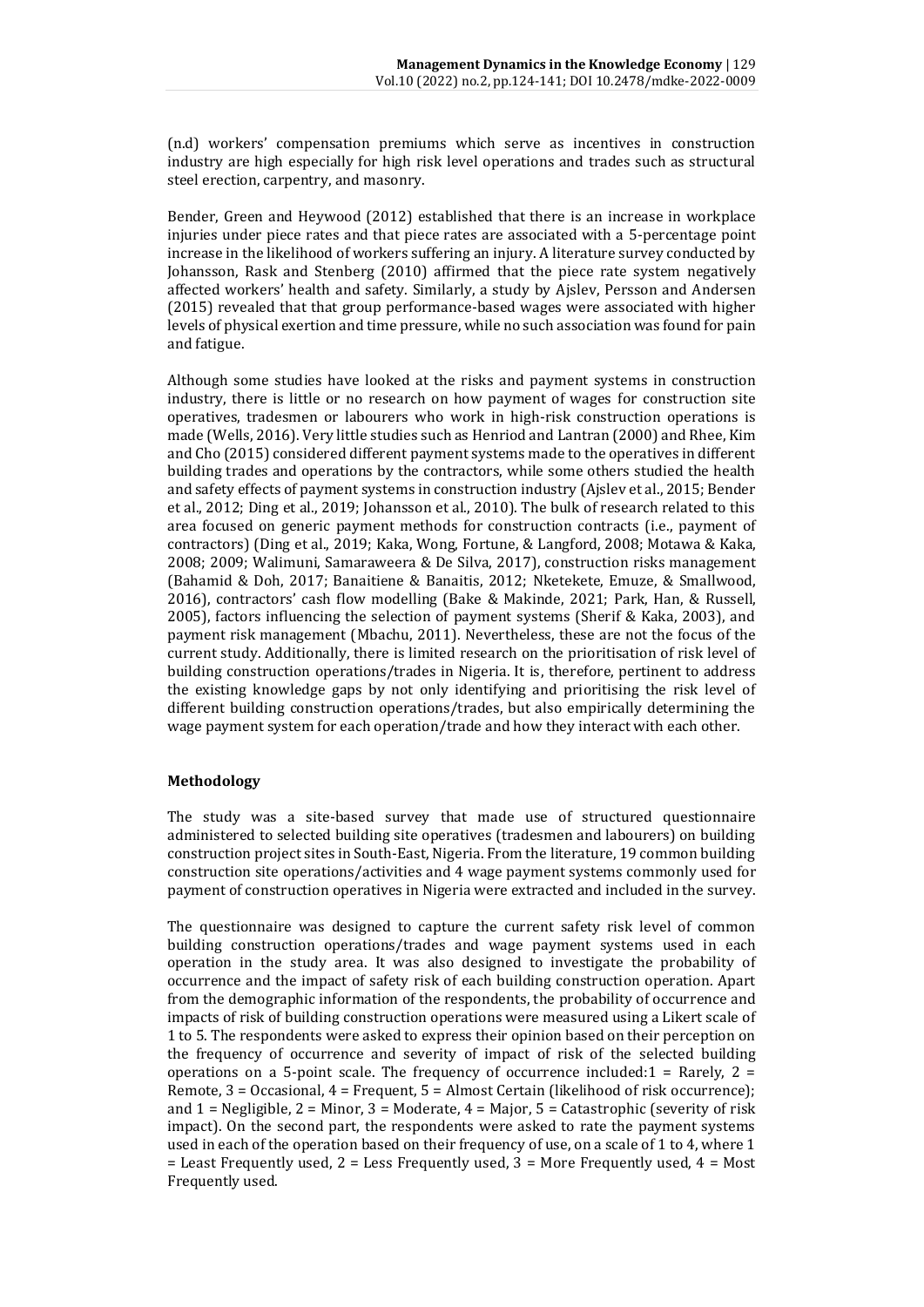*Payment of Labour Wage for Safety Risk Building Construction Site Operations*

Since this study was a site-based study, the population of the study could not be easily determined. This is because there was very high volume of building projects of different magnitude both private and public going on in the study area. These projects were at different stages of completion with majority being privately owned residential and commercial building projects. The owners of the projects take charge of the management of the construction process. The construction process and site of most of the projects were not also organised, and there were irregular construction activities going on at the sites. However, Bujang, Sa'at and Tg Abu Bakar Sidik (2017) suggested that the minimum required sample size for most multivariate analysis is determined conventionally, using a rule-of-thumb derived from the Multiple Linear Regression. Siddiqui (2013) opined that appropriate sample sizes depend on the numbers of items available for factor analysis. On this premise, Tabachnick and Fidell (2013) recommended for the use of "50 + 8m" where "m" is the number of factors; whereas Siddiqui (2013) recommended a sample size of 200 for 10 items; 250 for 25 items; 400 for 90 items; and 1000 for 500 items. In this study, the questionnaire contained 4 latent variables measuring the wage payment systems and 19 factors measuring the risk level of construction operations. Hence, the sample size for this study would be approximately 220 building construction site operatives.

Meanwhile, it was expedient to specify the criteria for selection of both the sites and respondents for the study. The specification was necessary to minimise bias, give direction to the study and to achieve the objectives of this study. Thus, for a site to be qualified for selection, the following criteria must be met:

- 1. Active sites;
- 2. Sites with multiple of construction workers of different trades;
- 3. Large building project site with multiple activities/operations;
- 4. Site superintended by the owner is excluded; and
- 5. Not more than one person per trade per site would be selected.

In line with the foregoing criteria, more than 1000 building construction sites were identified for the study across the five states of the study area. A two-stage sampling procedure was employed in selecting the desired sample size. Firstly, a judgemental purposeful sampling technique was adopted in identifying the building project sites based on the stated criteria. Consent/permission was sought and obtained from the site managements for sites inclusion in the survey. The objectives of the study were made known to the site managements. The participants were further informed about the purpose of the survey, the content, and benefits. Their consent was also obtained before they were given the questionnaires to fill. To ensure anonymity, no information linking the respondents to their responses was contained in the questionnaire. No further ethical consideration was required for data collection through questionnaire survey. Although not all the sites that met the criteria granted permission for inclusion, those that granted approval were considered in the actual survey because the respondents were already aware of what was expected of them. Secondly, the study deployed a simple random sampling technique in selecting the site and respondents for the actual survey having identified the sites in the preliminary survey until the desired sample size was reached. Based on the selection criteria, 220 respondents comprising different building tradesmen and labourers were selected from various building construction sites across the study area. Subsequently, 220 copies of the questionnaires were administered to the selected respondents by hand.

To ensure a geographical spread across the states and make sure that the survey sample fit the purpose, the sample size was divided equally into 5. This meant that 44 respondents were selected from each of the five states that made up the study area. It should be noted that only building projects in urban cities and urban peripheries of the concerned states were considered for security and logistics reasons. After about 4 months of constant reminders to the respondents, 201 questionnaires were retrieved, however 2 were discarded for not meeting the requirement for inclusion in the analyses due to missing of vital information and improper filling of the questionnaire. Thus, 199 representing about 90.45% were certified suitable and therefore, used in the analysis. Improvement in the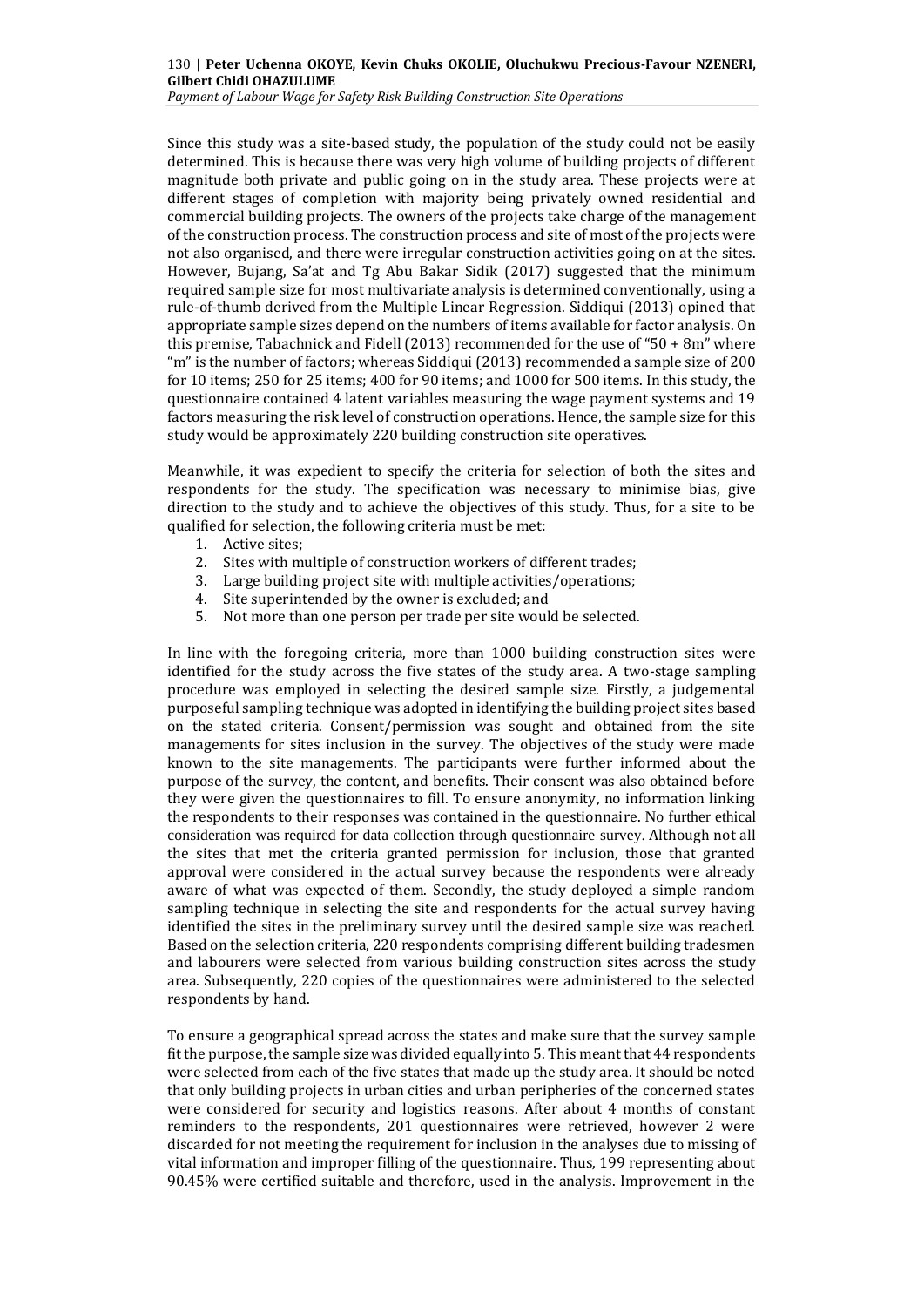response rate contrary to the popular assumption of low response rate in this kind of survey study was as a result of persistent reminders to the respondents.

Oral interviews were also conducted with some of the respondents who are experienced (mainly with the foremen and gang leaders) to substantiate their responses in the questionnaire. The interviewees were purposefully selected based on their relevance to the objectives of the study. A quantitative risk analysis was carried out on the data generated through the questionnaire survey to assess the risk of different building operations. The probability of risk occurrence and the risk impact rating of each operation were computed based on the recommendation of the Code of Practice on Workplace Safety and Health (WSH) Risk Management (Workplace Safety and Health Council, 2011) and the Royal Institute of Chartered Surveyors (RICS) Professional Guidance for Management of Risk (RICS, 2015).

The probability of risk occurrence and severity of risk impact were computed using the Mean Value Method in Equations 1 and 2.

$$
PRO = \frac{\sum_{j=1}^{5} j \times N_j}{\sum_{j=1}^{5} N_j}
$$
\n
$$
(1)
$$

$$
SRI = \frac{\sum_{k=1}^{5} k \times N_k}{\sum_{k=1}^{5} N_k} \tag{2}
$$

Where  $PRO$  = probability of risk occurrence;  $j =$  probability of occurrence rating scale (integer values between 1and 5); SRI = severity of risk impact; *k*= impact rating scale (integer value between 1 and 5); and  $N_i$  and  $N_k$  = number of the respondents selecting the probability of occurrence equal to *j* and *k* respectively.

The degree of risk (risk score) (R) that indicates the risk level was obtained from the risk prioritisation number computed from Equation 3. According to the Code of Practice on Workplace Safety and Health (WSH) Risk Management (Workplace Safety and Health Council, 2011), the degree of risk and associated description of risk level is summarised in Table 1.

$$
R = \frac{\sum PRO}{N} \times \frac{\sum SRI}{N}
$$

(3)

| Table 1. Risk rating                  |        |  |  |  |  |
|---------------------------------------|--------|--|--|--|--|
| <b>Risk level</b><br>Risk score scale |        |  |  |  |  |
| $1 \leq x \leq 4$                     | Low    |  |  |  |  |
| $4 < x \leq 12$                       | Medium |  |  |  |  |
| $12 < x \leq 25$                      | High   |  |  |  |  |

Source: Workplace Safety and Health Council (2011)

Where PRO = Probability of risk occurrence,  $SRI =$  Severity of risk impact,  $N =$  Number of item and  $x =$  actual risk score for the considering variable (building construction operation). Based on the average risk values, the risk level of each operation was ranked.

Based on the rating scores of the respondents on each wage payment system for each construction operation, the score for each operation was computed. The mean scores were used to determine the most frequent payment system used in settlement of wages of construction workers in each operation. Subsequently, the sum of the means of each wage system for each construction operation was computed to rank and determine the overall most frequently used wage system for payment of wages for construction operatives. The study further employed regression analysis and ANOVA to determine if the wage payment systems used was predicted by the level of safety risk involved in each operation or trade. The entire analysis was done using SPSS Version 25 software.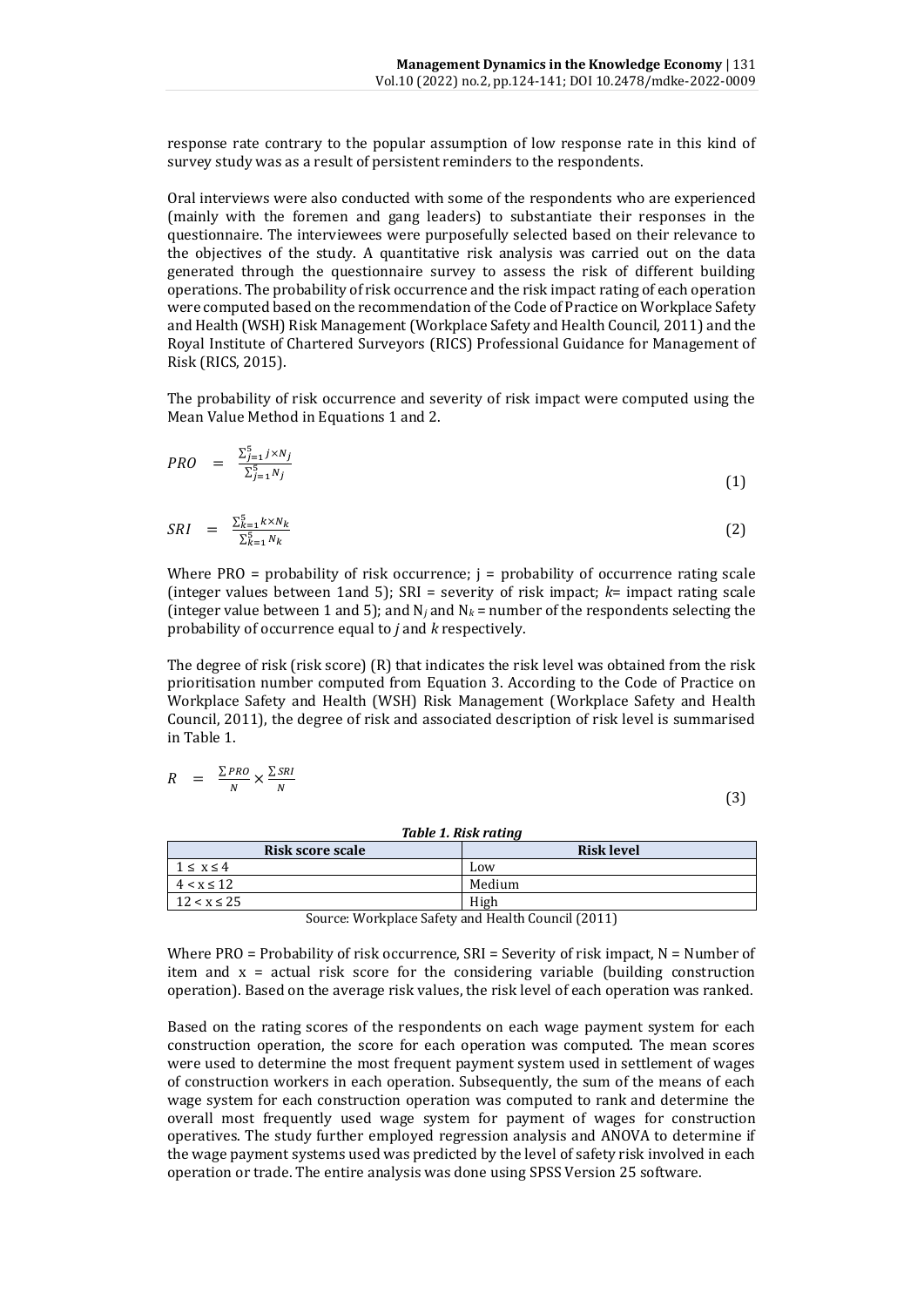*Payment of Labour Wage for Safety Risk Building Construction Site Operations*

## **Results**

|              | <b>Building Construction</b>         | PRO/   | SRI/   |              | <b>Risk</b> |                |
|--------------|--------------------------------------|--------|--------|--------------|-------------|----------------|
| S/N          | Operation/Trade                      | Rating | Rating | $\mathbf{R}$ | Level       | Rank           |
| $\mathbf{1}$ | Roofing work (trusses and            | 4.35   | 4.73   | 220.58       | High        | $\mathbf{1}$   |
|              | covering)                            |        |        |              |             |                |
| 2            | Block/brick laying                   | 3.83   | 3.22   | 12.33        | High        | 12             |
| 3            | Reinforcement bar (cutting,          | 3.96   | 4.31   | 17.07        | High        | 10             |
|              | bending and fixing)                  |        |        |              |             |                |
| 4            | Tilling work (including terrazzo and | 3.13   | 2.36   | 7.39         | Medium      | 16             |
|              | marble laying)                       |        |        |              |             |                |
| 5            | Painting                             | 3.73   | 2.69   | 10.03        | Medium      | 13             |
| 6            | Electrical work                      | 3.64   | 4.16   | 15.14        | High        | 11             |
| 7            | Mechanical and plumbing work         | 2.99   | 2.68   | 8.01         | Medium      | 15             |
| 8            | Formwork construction                | 3.98   | 4.40   | 17.51        | High        | 6              |
| 9            | Concreting work                      | 4.01   | 4.34   | 17.40        | High        | 7              |
| 10           | Plastering and rendering             | 3.53   | 2.65   | 9.35         | Medium      | 14             |
| 11           | Demolition                           | 4.15   | 4.47   | 18.55        | High        | 3              |
| 12           | Scaffold erection                    | 3.98   | 4.33   | 17.23        | High        | 8              |
| 13           | Structural steel work                | 4.18   | 4.45   | 18.60        | High        | $\overline{2}$ |
| 14           | Excavation                           | 4.00   | 4.40   | 17.60        | High        | 5              |
| 15           | Machine operation                    | 4.06   | 4.40   | 17.86        | High        | 4              |
| 16           | Cladding work                        | 3.93   | 4.37   | 17.17        | High        | 9              |
| 17           | Ceiling                              | 2.90   | 2.31   | 6.70         | Medium      | 18             |
| 18           | Site preparation/clearance           | 2.85   | 2.33   | 6.64         | Medium      | 19             |
| 19           | Landscaping                          | 2.94   | 2.30   | 6.76         | Medium      | 17             |

*Table 2. The result of risk analysis of common building construction operation/trade*

Table 2 revealed that 12 operations are high risk level construction activities while 7 are medium risk level operations with none classified under low risk level. However, roofing work has the greatest risk level with an average risk score (R) of 20.58; whereas site preparation/clearance has the least risk level with an average risk score (R) of 6.64. The top 5 riskiest building operations are: Roofing work (R = 20.58), structural steel work (R = 18.60), demolition ( $R = 18.55$ ), machine operation ( $R = 17.86$ ), and excavation ( $R = 18.60$ ) 17.60).

The result also revealed that roofing work has both the highest likelihood of risk occurrence and severity of risk impact, with PRO and SRI of 4.35 and 4.73 respectively. On the other hand, site preparation/clearance has the least frequency of risk occurrence with a PRO of 2.85, while landscaping has the least severity of risk impact with a SRI of 2.30. Since none of the operations is a low-level risk operation, the result implies that almost all the building construction operations are risk prone. This further indicates that caution should be exercised while carrying out any building operation to minimise the tendency of being injured. The interview result revealed that working at high and the mode of operation and material handling made roof work and structural steel work respectively riskiest operations.

Table 3 revealed that different wage payment systems were applied in payment of wages for construction site operatives based on the nature and peculiarity of each operation. Although four common payment systems were identified and used in the payment of site operatives, the total scores (sum of means) of the respondents indicates that three payment systems are mostly applied. These are negotiated lump sum wage, piece rate and time rate payment systems. However, based on the sum of means scores, negotiated lump sum wage was ranked first (56.87) and closely followed by piece rate wage (51.27) and time rate wage (50.07) while bonus plus wage was ranked least (31.40). This implies that negotiated lump sum wage is the most frequently adopted payment system by the contractors for wages of construction operatives.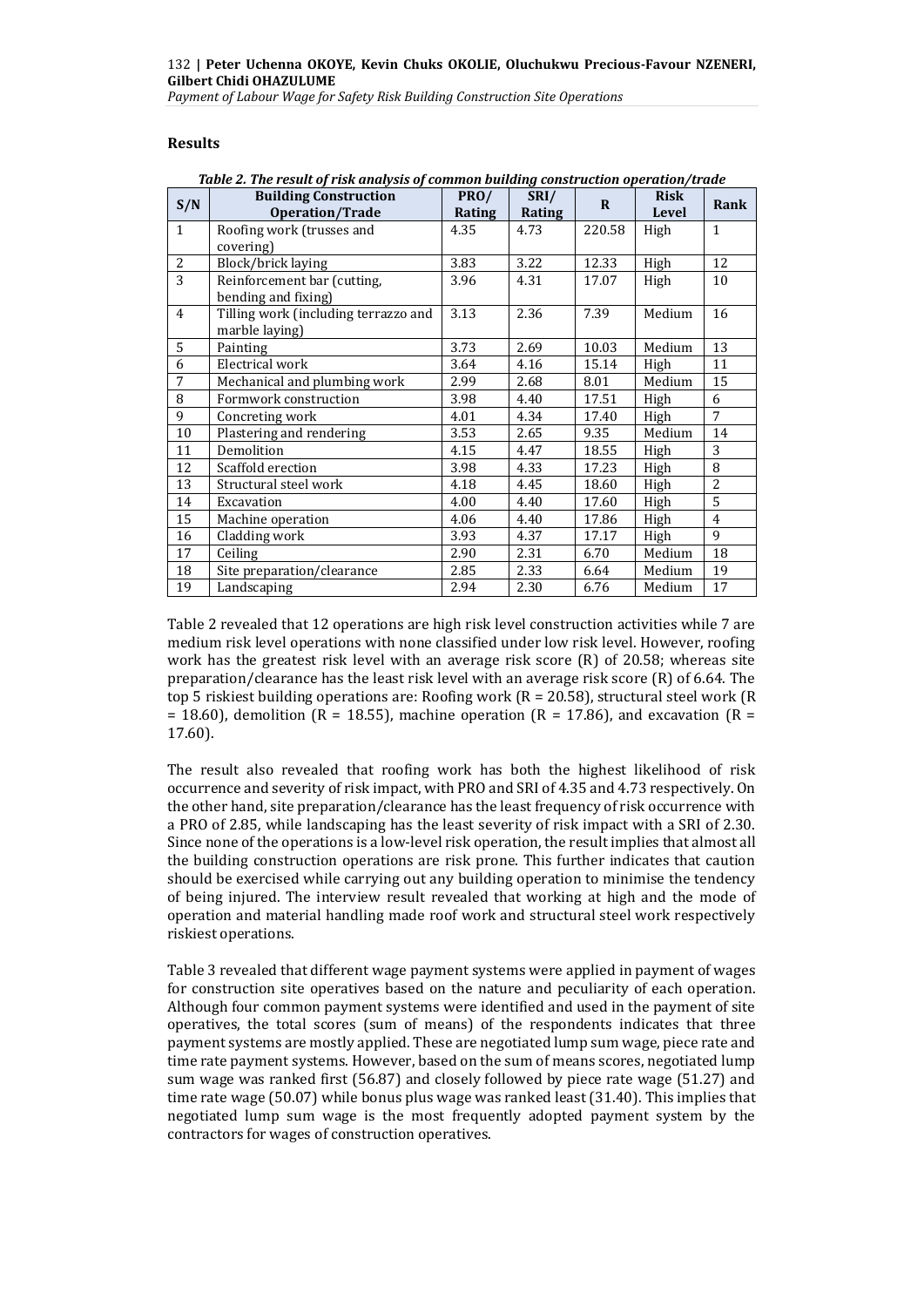| S/N            | <b>Building Construction</b><br>Operation/Trade          | <b>PRW</b>     | <b>TRW</b> | <b>BPW</b>              | <b>NLW</b>   | <b>Mostly</b><br>used |
|----------------|----------------------------------------------------------|----------------|------------|-------------------------|--------------|-----------------------|
| $\mathbf{1}$   | Roofing work (trusses and covering)                      | 1.6181         | 2.2362     | 2.3116                  | 3.8342       | <b>NLW</b>            |
| $\overline{2}$ | Block/brick laying                                       | 3.7487         | 2.3869     | 2.2412                  | 1.6181       | <b>PRW</b>            |
| $\overline{3}$ | Reinforcement bar (cutting, bending<br>and fixing)       | 2.4523         | 2.3216     | 1.4573                  | 3.7688       | <b>NLW</b>            |
| $\overline{4}$ | Tilling work (including terrazzo and<br>marble laying)   | 3.6583         | 3.1608     | 1.3015                  | 1.8492       | PRW                   |
| 5              | Painting                                                 | 1.8291         | 3.1709     | 1.3116                  | 3.6583       | <b>NLW</b>            |
| 6              | Electrical work                                          | 1.8291         | 3.1709     | 1.3116                  | 3.6583       | <b>NLW</b>            |
| 7              | Mechanical and plumbing work                             | 1.8291         | 3.1709     | 1.3116                  | 3.6583       | <b>NLW</b>            |
| 8              | Formwork construction                                    | 3.6583         | 3.1658     | 1.3166                  | 1.8342       | <b>PRW</b>            |
| 9              | Concreting work                                          | 3.6583         | 1.8342     | 1.3166                  | 3.1658       | PRW                   |
| 10             | Plastering and rendering                                 | 3.6583         | 1.8342     | 1.3166                  | 3.1658       | <b>PRW</b>            |
| 11             | Demolition                                               | 1.4271         | 2.2312     | 2.5729                  | 3.7688       | <b>NLW</b>            |
| 12             | Scaffold erection                                        | 1.4271         | 2.2312     | 2.5729                  | 3.7688       | <b>NLW</b>            |
| 13             | Structural steel work                                    | 1.8291         | 3.1709     | 1.3116                  | 3.6583       | <b>NLW</b>            |
| 14             | Excavation                                               | 3.6583         | 1.8291     | 3.1709                  | 1.3116       | <b>PRW</b>            |
| 15             | Machine operation                                        | 3.1658         | 3.6583     | 1.3166                  | 1.8342       | TRW                   |
| 16             | Cladding work                                            | 3.1658         | 1.8342     | 1.3166                  | 3.6583       | <b>NLW</b>            |
| 17             | Ceiling                                                  | 3.1658         | 3.6583     | 1.3166                  | 1.8342       | TRW                   |
| 18             | Site preparation/clearance                               | 1.8291         | 3.1709     | 1.3116                  | 3.6583       | <b>NLW</b>            |
| 19             | Landscaping                                              | 3.6583         | 1.8342     | 1.3166                  | 3.1658       | <b>PRW</b>            |
|                | <b>Total Score (Sum of means)</b>                        | 51.27          | 50.07      | 31.40                   | 56.87        |                       |
|                | Overall ranking based on rating across all<br>operations | $\overline{2}$ | 3          | $\overline{\mathbf{4}}$ | $\mathbf{1}$ |                       |

*Table 3. Rating of wage payment system mostly used for each building construction operation/trade*

PRW = Piece rate wage, TRW = Time rate wage, BPW = Bonus plus wage, NLW = Negotiated lump sum wage

The result of the interview revealed that operatives usually negotiate with contractors or subcontractor on what their wage rate would be for a particular work based on the nature, the difficulty, and the perceived risk inherent in the operation. They view this wage payment system as a win-win arrangement where all conditions attached to the work are discussed and a lump sum wage is negotiated and agreed. The result of the interview affirmed that the operatives also prefer piece rate wage where they can be paid according to their output. Most importantly, the operatives wanted to be in charge of the time they work and a wage commensurate to their efforts.

To ascertain if the wage payment system used is determined by the level of risk involved in each building operation or trade, the result of the regression analysis is presented in Table 4. Tables 4 revealed that wage system used for payment of construction operatives does not significantly depends on the level of risk involve in each operation. Although the regression result revealed that risk level has a positive effect on the wage payment system used with *β* = 0.214, t-stat = 0.640 and *p* = 0.531, the regression coefficient (R = 0.153), the R<sup>2</sup> (0.024) implies that only about 2.4% of the variances in wage payment system used could be explained in the risk level. This further implies that the level of risk involved in each building operation or trade is not a significant predictor of the wage system used for the payment of wages for building construction tradesmen and labourers. In this case, the null hypothesis is accepted, and the study concluded that the wage payment system does not significantly depends on the level of safety risk involved in each construction operation or trade. According to the site operatives, method of payment for each operation is considered on its merit and the choice and agreement of the site operatives and contractors or sub-contractors, but not necessarily on the level of risk in the operation.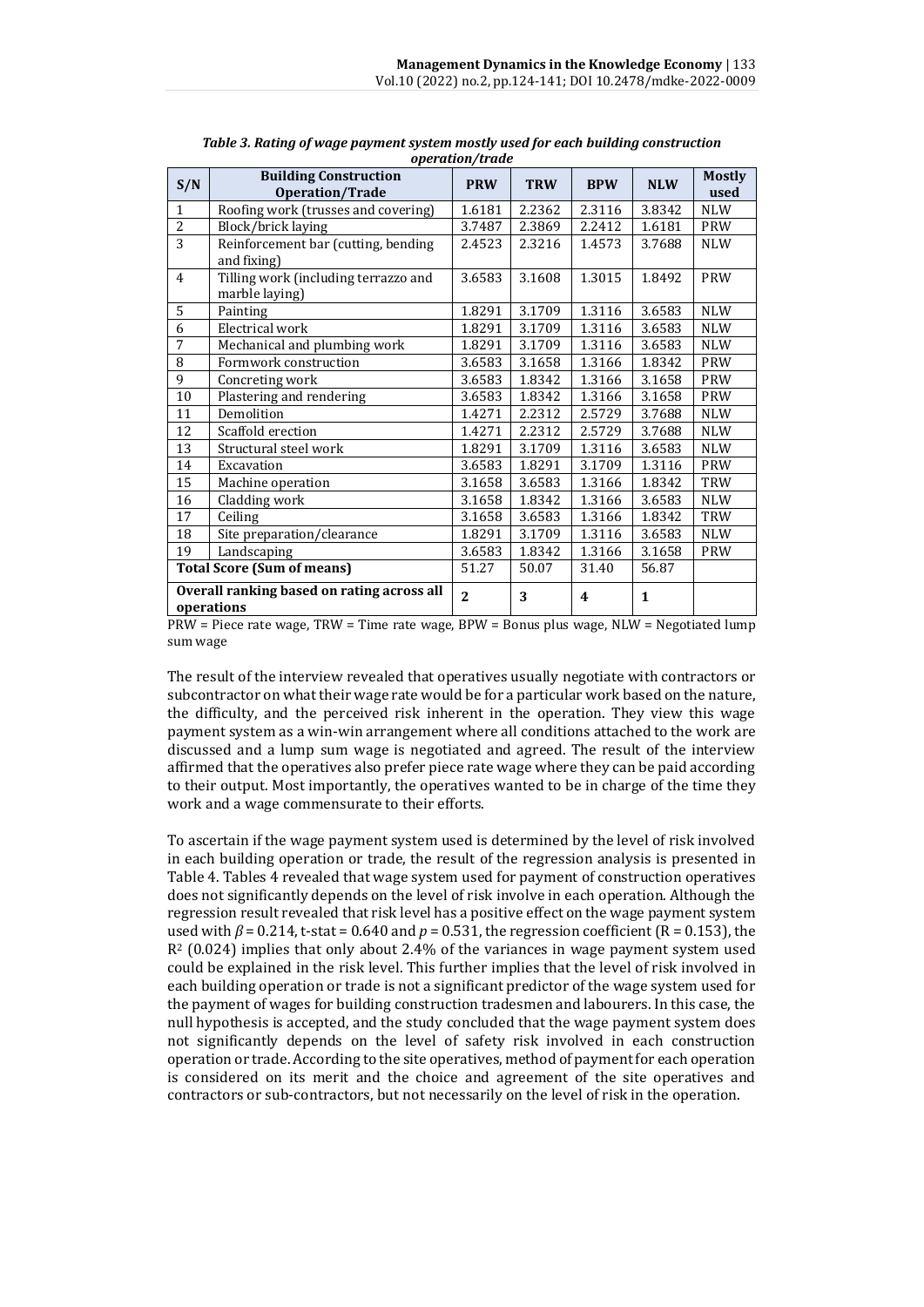*Payment of Labour Wage for Safety Risk Building Construction Site Operations*

| <b>Parameters</b>                     | <b>Unstandardised</b><br><b>Coefficients</b> |                   | <b>Standardised</b><br><b>Coefficients</b> | t-stat. | Sig.  |
|---------------------------------------|----------------------------------------------|-------------------|--------------------------------------------|---------|-------|
|                                       |                                              | <b>Std. Error</b> | <b>Beta</b>                                |         |       |
| Constant                              | 1.286                                        | 0.486             |                                            | 2.646   | 0.017 |
| Risk Levelb                           | 0.214                                        | 0.335             | 0.153                                      | 0.640   | 0.531 |
| R                                     | 0.153a                                       |                   |                                            |         |       |
| $R^2$                                 | 0.024                                        |                   |                                            |         |       |
| Adjusted R <sup>2</sup>               | $-0.034$                                     |                   |                                            |         |       |
| Std. Error of the Estimate            | 0.70413                                      |                   |                                            |         |       |
| F-Stat.                               | 194.750                                      |                   |                                            |         |       |
| Durbin-Watson                         | 2.377                                        |                   |                                            |         |       |
| a. Predictors: (Constant), risk level |                                              |                   |                                            |         |       |
| b. Dependent Variable: payment system |                                              |                   |                                            |         |       |

| Table 4. Regression analysis result for dependency of payment system on the level of risk of |
|----------------------------------------------------------------------------------------------|
| construction operations                                                                      |

| Table 5. ANOVA result for dependency of payment system on the level of risk of building |
|-----------------------------------------------------------------------------------------|
| construction operations                                                                 |

|                                       | Sum of<br><b>Squares</b> | df | <b>Mean Square</b> | F-stat. | <b>F-critical</b> | Sig.   | <b>Decision</b> |
|---------------------------------------|--------------------------|----|--------------------|---------|-------------------|--------|-----------------|
| Regression                            | 0.203                    |    | 0.203              | 0.409   | 4.451             | 0.531a | Accept $H_0$    |
| Residual                              | 8.429                    | 17 | 0.496              |         |                   |        |                 |
| Total                                 | 8.632                    | 18 |                    |         |                   |        |                 |
| a. Predictors: (Constant), risk level |                          |    |                    |         |                   |        |                 |
| Dependent Variable: payment system    |                          |    |                    |         |                   |        |                 |

The ANOVA result in Table 5 affirmed that the wage payment method or mode used in the payment to operatives does not significantly depend on the level of safety risk involved in each operation at 5% significance difference. In this case, F-Stat  $(0.409) < F$ -Critical (4.451), and *p* (0.531) >  $\alpha$  (0.05). This signifies that there are other competing factors more significant in the determination of the mode of payment to construction site operatives than the level of risk inherent in each site operation. The result of the interviews revealed that other factors such as type of organisation, type of employeremployee relations, degree of trade contractor utilisation, difficulty of the work, location, complexity, unions, laws, etc. are some of the factors that determine the mode of wage payment system applied in a particular operation.

## **Discussion**

The result of this study revealed that all the building construction operations considered for this study are classified either as high risk or medium risk operations. Hence, it indicates that building construction operations are generally risky, though their risk levels vary. This implies that there are different levels of safety risks associated with different building operations depending on the nature and activities involved in the operation. Similarly, the frequency of safety risk occurrence and severity of impact of such risk associated with a particular operation differs. Expectedly, the nature of activities and mode of operation involved in different building operations are responsible for the safety risk involved in the operations as corroborated by Okoye (2018). This affirmed that multiple risk management approaches are desirable in line with the recommendations of the Health & Safety: Risk Assessment Methodology of the University of Melbourne, Australia (2017). This finding supports Abdalla et al. (2017) who found that the level of risk for injury and magnitude of risk differs across different operations and are unique to specific operation.

Specifically, 12 operations are classified as high-risk level whereas only 7 are classified as medium risk level. The top five riskiest operations are roofing work structural steel work, demolition, machine operation and excavation. This result aligns with the result of Purohit, Siddiqui, Nandan and Yadav (2018) who identified excavation work, scaffolding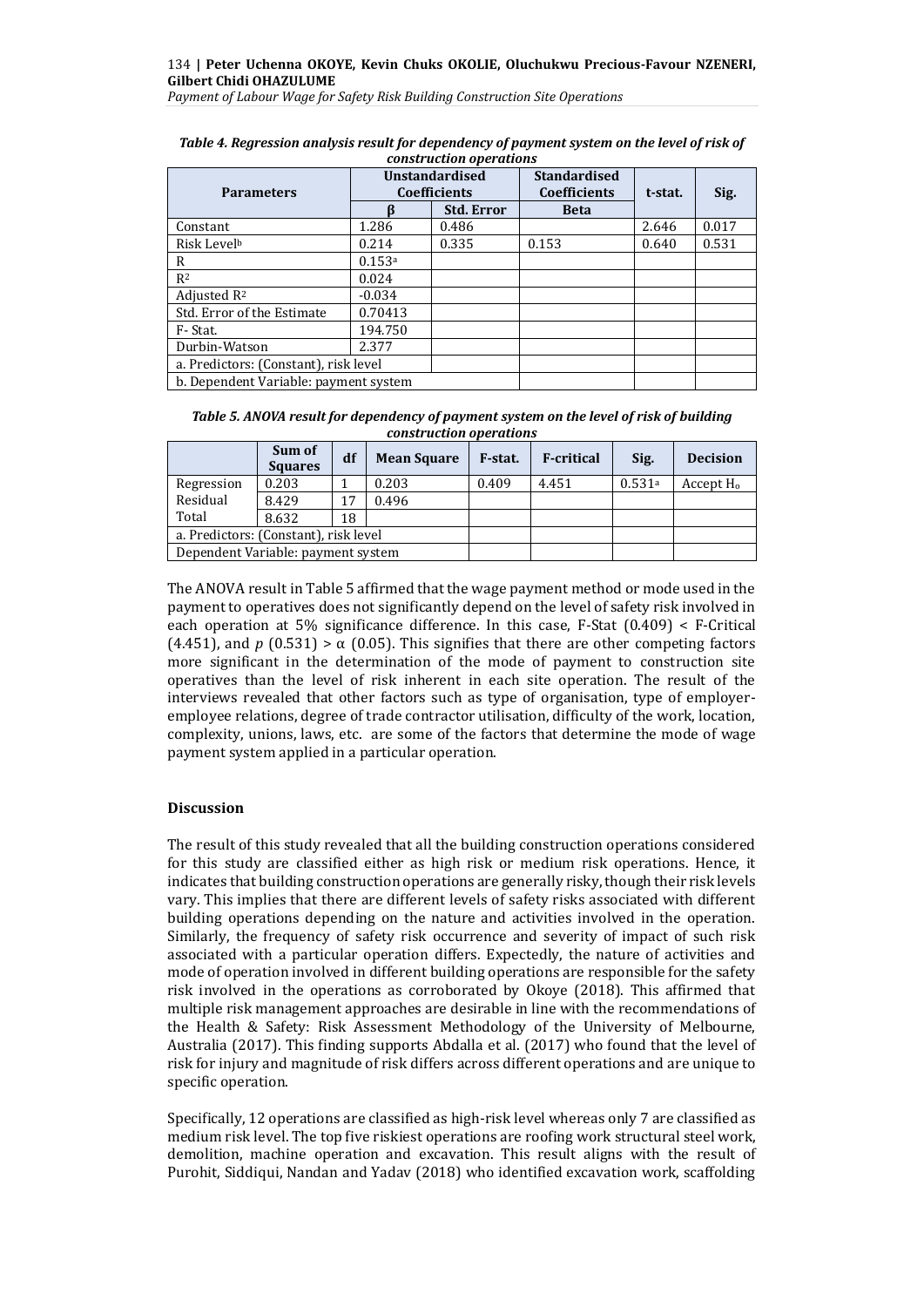work, machine operations and electrical works as high safety risk common construction site operations. The result also agrees with Mamman, Mohamed, Shittu and Adamu (2021) who found that roof work, steel structure and electrical works had the greatest risk level but disagrees on account that most building construction activities are of medium risk level. The result equally supports Kang, Siddiqui, Suk, Chi and Kim (2017) who found that roof work, carpentry, masonry and steel fixing are high ergonomic risk building construction operations. This result, therefore, implies that measures must be taken to control and reduce the risk level in those operations associated with high risks since their risk level is unacceptable (Gadd, Keeley, & Balmforth, 2004). The fact that all the 12 high risk operations, except block/brickwork which scored 12.33 lied at the upper part (extreme) of the high-level categorisation, implied that extra caution has to be exercised and all necessary safety actions must be taken before the commencement of such highrisk operations to minimise accident incidence and injury on site.

On the other hand, those operations associated with medium risk level could be tolerated but a careful evaluation of the hazards should be carried out to ensure that the risk level is reduced to as low as reasonably practicable within a defined time period (Workplace Safety and Health Council, 2011). Unfortunately, the study indicates that none of these construction operations has low risk level. This is an indication that there is need to take safety precautions while executing any building operation to reduce the risk of construction accident on site.

From the 4 commonly applied wage payment methods for payment of construction operatives in the study area, the study revealed that only 3 – negotiated lump sum wage, piece rate wage and time rate wage are mostly applied. However, negotiated lump sum wage is the most prevalently applied method or mode of payment of wages for construction workers, among others. This could be as a result of dynamic nature of building construction operations and construction site where the contractor or subcontractor and site operative (tradesmen and labourers) need to negotiate and agree on the wage for a particular operation. Further investigation on this revealed that this wage payment method minimises disputes arising from other payment systems used in the settlement of construction workers for the work done on sites, and it is an emerging wage payment system.

The closeness of the sum of means scores for negotiated lump sum wage (56.87), piece rate wage (51.27) and time rate wage (50.07) suggested that these three methods or mode of payment of wages are mutually effective and prevalent while bonus plus wage method is rarely used. This result contradicts the result of Rhee, Kim and Cho (2015) who found that about 94.5% of construction workers are on a basic fixed salary. The difference could be as a result of differences in the condition of work and labour laws in the two countries where the studies were carried out (i.e., Korea and Nigeria).

Surprisingly, the study revealed that the method of payment of wages used for payment for different construction operatives on sites does not significantly depends on the level of risk involved in each operation/trade. This implies that the level of risk in a particular construction operation does not predict the mode of wage payment system to be used in settling the operatives' wages. Although the level of risk has positive effect on the mode of payment system used, the insignificant effect suggested that the payment system applied by the contractors or sub-contractors for a particular operation depends on the multiplicity of factors. This could be as a result of the nature of construction work, the extent of work involved or based on the contractor's discretion as substantiated by the result of the oral interviews. This result is supported by the result of Muñoz-La Rivera, Mora-Serrano and Oñate (2021) which categorised the multiplicity of factors influencing the safety of construction projects. Furthermore, the result of interviews revealed that the wage payment system is quite different from the wage rate of the tradesmen and labourers. The respondents agreed that the wage rates are determined by the risk level inherent in the site operation but does not determine the payment method as per whether to engage in a piece rate, time rate or negotiated wage, etc. The respondents stated that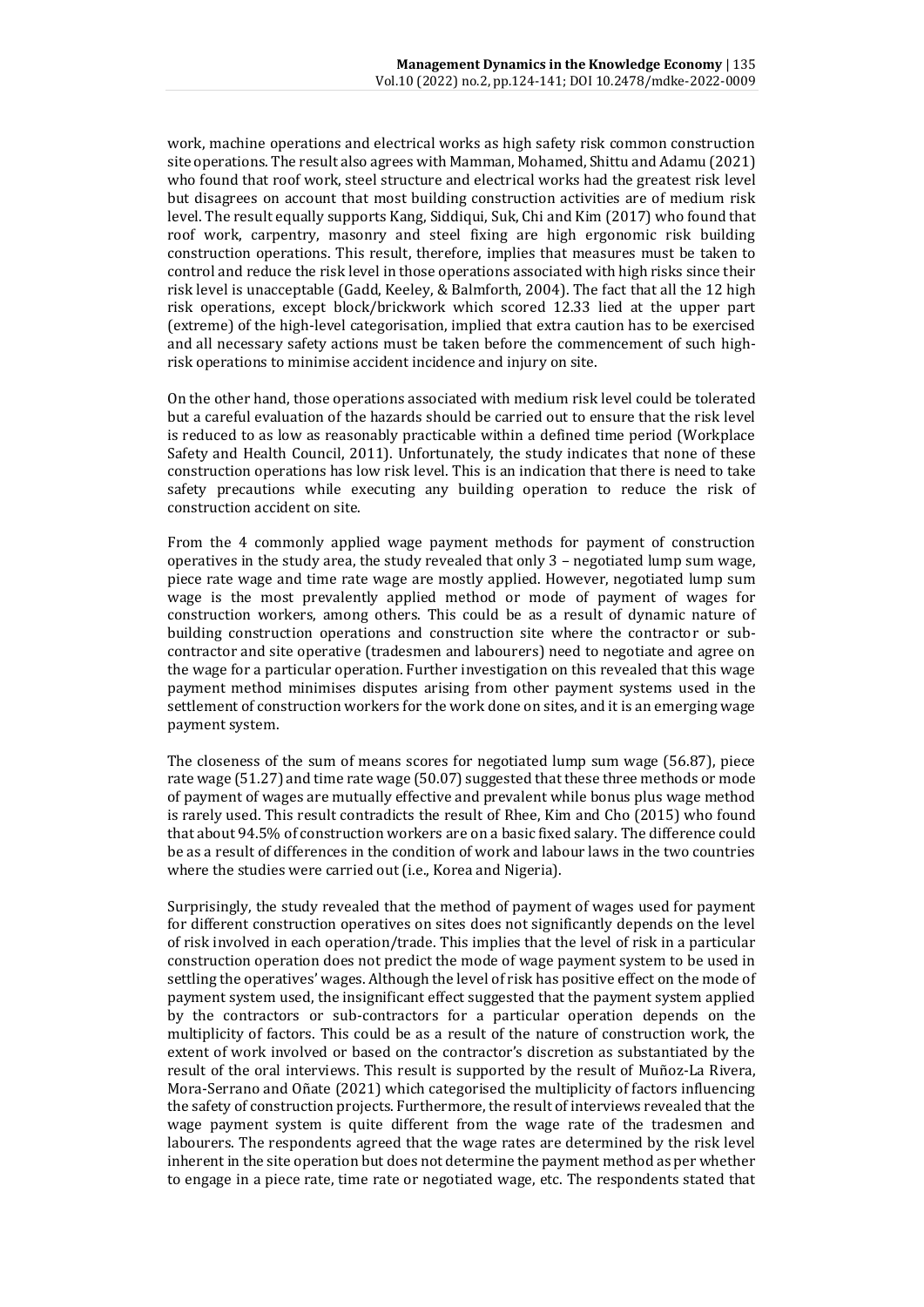*Payment of Labour Wage for Safety Risk Building Construction Site Operations*

what is important is the choice of either the contractor, sub-contractor or the operatives and what would be of benefit to the parties. This result is attuned with Ding, Zhai, Wang, Zhang and Cai (2019) submission which stated that setting specific parameters for particular payment method is very difficult, due to many factors associated with risk preferences in construction projects and partly disagreed with (Sherif & Kaka, 2003).

## **Conclusions**

The importance of safety on construction sites and payment for construction work has been widely acknowledged and canvassed. The risk level of various construction operations as well as different wage systems for payment of building construction site operatives have also been identified. However, how the risk levels of different site operation influence the choice of methods of payment of wages for construction workers remains a puzzle. The general belief would have been that the level of risk determines the choice of method of wages applied on a particular construction operation. Therefore, this study examined the relationship between the level of safety risk in construction operations and the choice of methods of payment of wages for such operations in Nigerian construction industry.

The study prioritised different building construction operations on the basis of risk levels. It established that most building operations are highly risky. It further found that the negotiated lump sum wage is the most prevalent method of payment of wages for construction workers/tradesmen. Furthermore, the study established that the level of risk in construction operations does not predicts the method of payment of wages for construction operatives. This suggested that each construction operation whether high, medium or low risk level operation has its peculiarities and characteristics that determine the choice of wage payment method or mode used in settlement of wages of workers regardless of the level of risk. It also suggested that there are multiplicity of factors influencing the contractors', sub-contractors' or the operatives' choice of wage payment method than the safety risk level of site operations.

Generally, the result of this study implied that labour issues arising from the payment of wages for construction operation could be minimised if appropriate payment method is selected. Since the study indicated that the method of payment of wages for construction operatives on sites does not significantly depends on the level of risk involved in different operations, it therefore, implied that parties to construction site operations are at liberty to choose the payment method that would be suitable to them. On the strength of these findings, this study provided the basis upon which the contractors or sub-contractors and operatives could come to terms in determining which wage system is suitable for a particular operation so as to avoid issues arising from improper choice of payment system and other associated problems.

Since safety is very paramount to construction site, this study provided useful information on the extent of safety risk involved in different construction operations. It would serve as a precursor for formulating effective safety management strategy and accident prevention mechanisms for different construction operations. Hence it is a veritable tool for the general management of construction site issues relating to payment for construction workers and operatives on site. Particularly, the construction site management personnel would be a direct beneficiary of this study in that it would give them clue on what payment method to be selected for a particular construction operation. Indirectly, it would be beneficial to the clients who are at the receiving ends of the disputes arising from payment methods. Construction workmen leaders or gang leaders of different building trades would also drive some benefits from this study in such a way that it would guide them on how to approach each operation with respect to the payment system that would be beneficial and commensurate to the nature and amount of work done on site.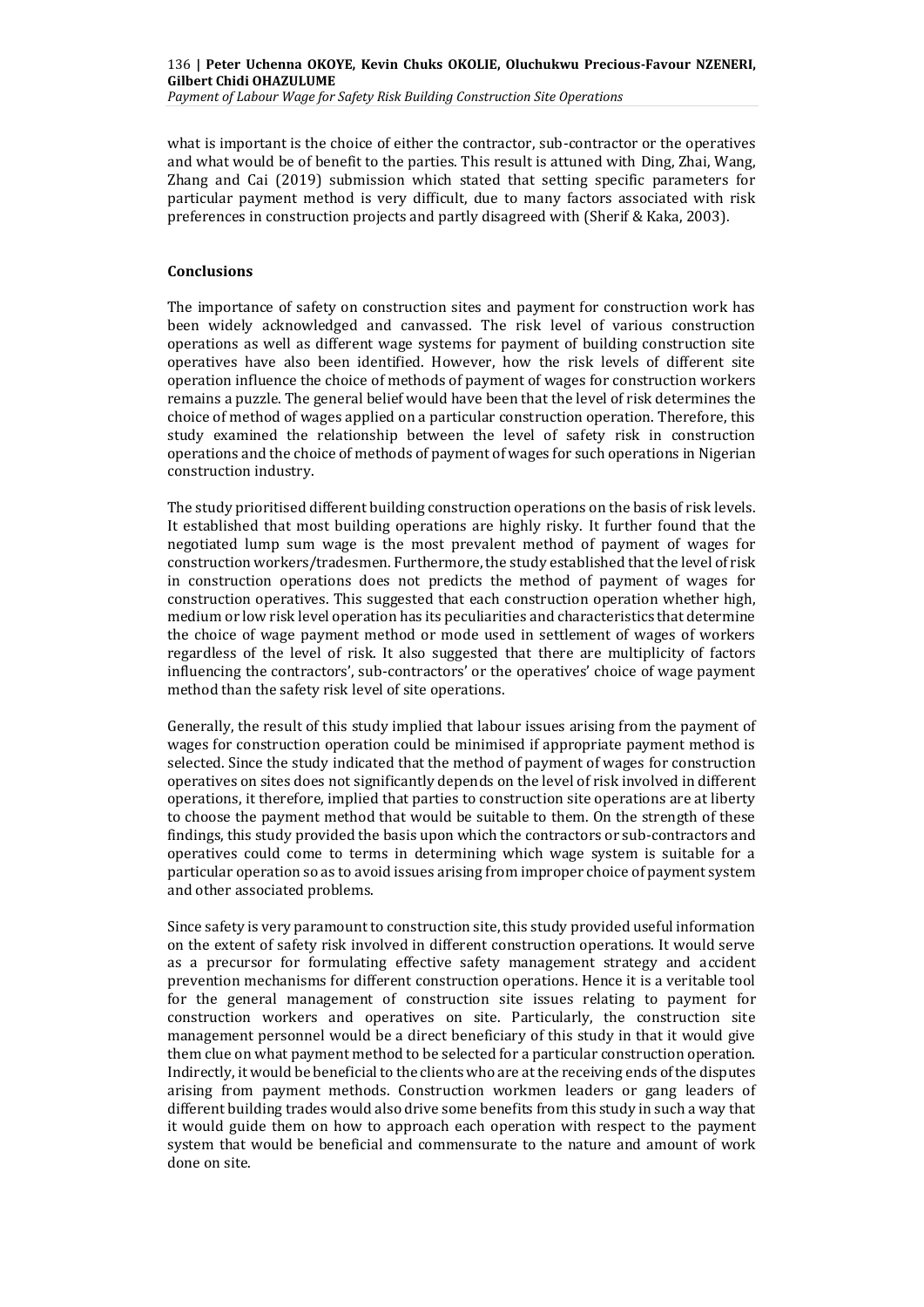Furthermore, the study identified new wage payment system in the construction industry in the form of negotiated lump sum wage system which emerges as a result of dynamism in the construction business and environment. In this way, the findings of this study is of benefit to the construction workers who through this system exercise the right to negotiate for the wage suitable and equitable to the type and volume of work they execute on site. The fact that this system of payment is the most prevalent form of payment of wages calls for further investigations. In addition, the study has exposed the lapses in the existing labour laws in Nigeria, and thus, recommended for their review to capture the new trends in labour relations in the construction industry. A further study is also recommended to determine the relationship between the safety risks and the wages amount (rate) of different groups of construction tradesmen to ascertain if the amount of wages received by the construction workers for a particular operation is predicated by the level of safety risk in such operation.

## **References**

- Abdalla, S., Apramian, S. S., Cantley, L. F., & Cullen, M. R. (2017). Occupation and risk for injuries. In C. N. Mock, R. Nugent, O. Kobusingye & K. R Smith (Eds.), *Injury Prevention and Environmental Health* (3rd ed., pp. 97-132). The International Bank for Reconstruction and Development. [https://doi.org/10.1596/978-1-4648-0522-](https://doi.org/10.1596/978-1-4648-0522-6_ch6) [6\\_ch6.](https://doi.org/10.1596/978-1-4648-0522-6_ch6)
- Ahmadisheykhsarmast, S., & Sonmez, R. (2020). A smart contract system for security of payment of construction contracts. *Automation in Construction*, *120*(December), 103401.<https://doi.org/10.1016/j.autcon.2020.103401>
- Aje, I. O., Olatunji, A. O., &. Olalusi, A. O. (2017). Overrun causations under advance payment regimes. *Built Environment Project and Asset Management*, *7*(1), 86-98. <https://doi.org/10.1108/BEPAM-06-2015-0028>
- Ajslev, J. Z. N., Persson, R., & Andersen, L. L. (2015). Associations between wage system and risk factors for musculoskeletal disorders among construction workers. *Pain Research and Treatment, 11*, 513903[. https://doi.org/10.1155/2015/513903](https://doi.org/10.1155/2015/513903)
- Alinaitwe, H., Mwakali, J. A., & Hansson, B. (2007). Analysis of accidents on building construction sites reported in Uganda during 2001-2005. In *Proceedings of the CIB World Building Congress* (pp. 1208-1221). CIB World Building Congress. [https://](https://kipdf.com/analysis-of-accidents-on-building-construction-sites-reported-in-uganda-during_5aca03b71723dd217d846c8a.html) [kipdf.com/analysis-of-accidents-on-building-construction-sites-reported-in-ugan](https://kipdf.com/analysis-of-accidents-on-building-construction-sites-reported-in-uganda-during_5aca03b71723dd217d846c8a.html) [da-during\\_5aca03b71723dd217d846c8a.html](https://kipdf.com/analysis-of-accidents-on-building-construction-sites-reported-in-uganda-during_5aca03b71723dd217d846c8a.html)
- Almén, L., Larsson, T. J., & Thunqvist, E. (2012). The influence of the designer on the risk of falling from heights and of exposure to excessive workloads on two construction sites. *Safety Science Monitor*, *16*(1), 1-7.
- Anderson, L. P. S., & Grytnes, R. (2021). Different ways of perceiving risk and safety on construction sites and implications for safety cooperation. *Construction Management and Economics*, *39*(5), 419-43. [https://doi.org/10.1080/](https://doi.org/10.1080/01446193.2021.1904516) [01446193.2021.1904516](https://doi.org/10.1080/01446193.2021.1904516)
- Ansah, S. K. (2011). Causes and effects of delayed payments by clients on construction projects in Ghana. *Journal of Construction Project Management and Innovation*, *1*(1), 27-45.<https://doi.org/10.36615/jcpm.v1i1.12>
- Bahamid, R. A., & Doh, S. I. (2017). A review of risk management process in construction projects of developing countries. *IOP Conference Series: Materials Science and Engineering,* 271, 012042[. http://dx.doi.org/10.1088/1757-899X/271/1/012042.](http://dx.doi.org/10.1088/1757-899X/271/1/012042)
- Bake, P. B., & Makinde, J. K. (2021). Payment methods and productivity of construction site workers: a review. In *Proceedings of the Academic Conference on Exploring the Sub-Sahara Africa Resources and Opportunities for Sustainable Development in 21st Century* (Vol. 12, pp. 71-87). ASUU Conference Hall University of Jos.
- Banaitiene, N., & Banaitis, A. (2012). Risk management in construction projects. In N. Banaitiene (Ed.), *Risk Management - Current Issues and Challenges* (pp. 429-448). IntechOpen.<http://dx.doi.org/10.5772/51460>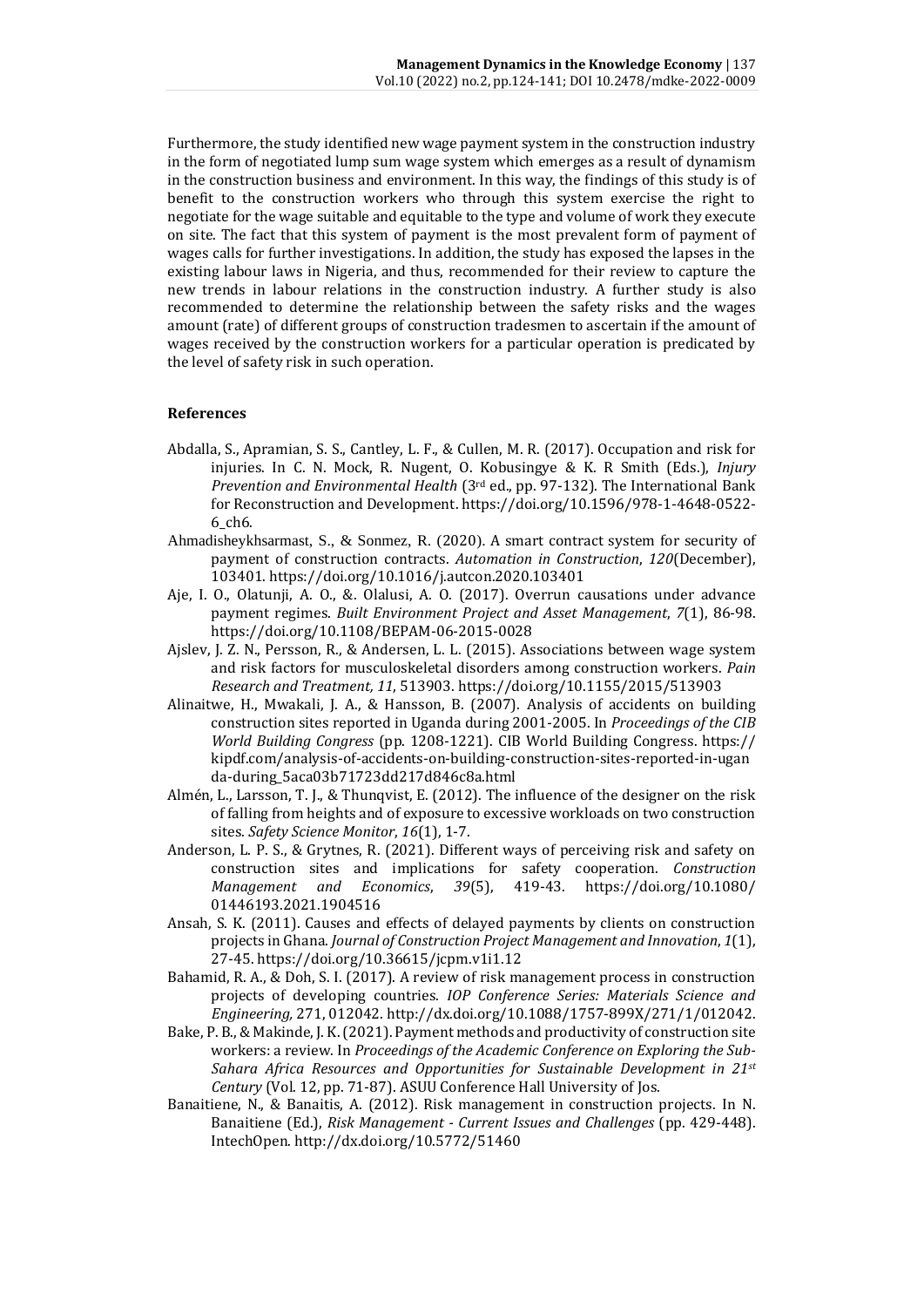*Payment of Labour Wage for Safety Risk Building Construction Site Operations*

- Baradan, S., & Usmen, M. A. (2006). Comparative injury and fatality risk analysis of building trades. *Journal of Construction Engineering and Management*, *132*(5), 533- 539. [https://doi.org/10.1061/\(ASCE\)0733-9364\(2006\)132:5\(533\)](https://doi.org/10.1061/(ASCE)0733-9364(2006)132:5(533))
- Bender, K. A., Green, C. P., & Heywood, J. S. (2012). Piece rates and workplace injury: does survey evidence support Adam Smith? *Journal of Population Economics*, *25*(April), 569–590[. https://doi.org/10.1007/s00148-011-0393-5](https://doi.org/10.1007/s00148-011-0393-5)
- Berends, T., & Dhillon, J. (2004). An analysis of contract cost phasing on engineering and construction projects. *The Engineering Economist, 49*(4), 327-337[. https://doi.org/](https://doi.org/10.1080/00137910490888075) [10.1080/00137910490888075](https://doi.org/10.1080/00137910490888075)
- Bujang, M. A., Sa'at, N., & Tg Abu Bakar Sidik, T. M. I. (2017). Determination of minimum sample size requirement for multiple linear regression and analysis of covariance based on experimental and non-experimental studies. *Epidemiology Biostatistics and Public Health*, *14*(3), e12117-1- e12117-9[. https://doi.org/10.2427/12117](https://doi.org/10.2427/12117)
- Bureau of Labour Statistics. (2009). *Incidence rate for nonfatal occupational injuries and illnesses*[. https://www.bls.gov/iif/oshwc/osh/case/ostb2454.pdf](https://www.bls.gov/iif/oshwc/osh/case/ostb2454.pdf)
- Chan, D. W. M., Chan, A. P. C., Lam, P. T. I., Yeung, J. F. Y., & Chan, J. H. L. (2011). Risk ranking and analysis in target cost contracts: empirical evidence from the construction industry. *International Journal of Project Management*, *29*(6), 751-763. [https://](https://doi.org/10.1016/j.ijproman.2010.08.003) [doi.org/10.1016/j.ijproman.2010.08.003](https://doi.org/10.1016/j.ijproman.2010.08.003)
- Choi, S. D. (2015). Aging workers and trade-related injuries in the US construction industry. *Safety and Health at Work*, *6*(1), 151-155. [https://dx.doi.org/10.1016/](https://dx.doi.org/10.1016/j.shaw.2015.02.002) [j.shaw.2015.02.002](https://dx.doi.org/10.1016/j.shaw.2015.02.002)
- de los Pinos, C., José, A., García, G., & de las Nieves, M. (2017). Critical analysis of risk assessment methods applied to construction works. *Revista de la Construcción*, *16*(1), 104-114.<https://doi.org/10.7764/RDLC.16.1.104>
- Designing Buildings. (2020). *Construction operations definition.* [https://www.design](https://www.designingbuildings.co.uk/wiki/Construction_operations_definition) [ingbuildings.co.uk/wiki/Construction\\_operations\\_definition](https://www.designingbuildings.co.uk/wiki/Construction_operations_definition)
- Ding, J., Zhai, W., Wang, Z., Zhang, K., & Cai, J. (2019). Modelling and design analysis of contract payment methods in civil engineering projects. In *IOP Conference Series: Earth and Environmental Science* (Vol. 304, No. 3, p. 032001). IOP Publishing. <https://doi.org/10.1088/1755-1315/304/3/032001>
- European Bank for Reconstruction and Development. (2010). *Sub-sectoral environmental and social guidelines: Building and construction activities*. [https://www.ebrd.com/](https://www.ebrd.com/downloads/policies/environmental/construction/buidling.pdf) [downloads/policies/environmental/construction/buidling.pdf](https://www.ebrd.com/downloads/policies/environmental/construction/buidling.pdf)
- Forteza, F. J., Carretero-Gómez, J. M., & Sesé, A. (2020). Safety in the construction industry: accidents and precursors. *Revisita de la Construcción*, *19*(2), 271-281. [https://dx.](https://‌/‌dx.%20‌doi.org/‌10.7764/‌rdlc.19.2.271) [doi.org/10.7764/rdlc.19.2.271](https://‌/‌dx.%20‌doi.org/‌10.7764/‌rdlc.19.2.271)
- Gadd, S. A., Keeley, D. M., & Balmforth, H. F. (2004). Pitfalls in risk assessment: examples from the UK. *Safety Science, 42*(9), 841–857. [https://doi.org/10.1016/j.ssci.](https://doi.org/10.1016/j.ssci.2004.03.003) [2004.03.003](https://doi.org/10.1016/j.ssci.2004.03.003)
- Fick, G., Cackler, E. T., Trost, S., & Vanzler, L. (2010). Time-related incentive and disincentive provisions in highway construction projects. NCHRP Report, 652. Transportation Research Board. <https://doi.org/10.17226/14392>
- Henriod, E. E., & Lantran, J. M. (2000). Trends in contracting practice for civil works. *Site Resources, World Bank, New York*, *1*(9). [https://siteresources.worldbank.org/](https://siteresources.worldbank.org/INTROADSHIGHWAYS/Resources/3389931122496826968/cn_ntk2b.pdf) [INTROADSHIGHWAYS/Resources/3389931122496826968/cn\\_ntk2b.pdf](https://siteresources.worldbank.org/INTROADSHIGHWAYS/Resources/3389931122496826968/cn_ntk2b.pdf)
- Jeong, G., Kim, H., Lee, H. S., Park, M., & Hyun, H. (2022). Analysis of safety risk factors of modular construction to identify accident trends. *Journal of Asian Architecture and Building Engineering*, *21*(3), 1040-1052. [https://doi.org/10.1080/13467581.](https://doi.org/10.1080/13467581.2021.1877141) [2021.1877141](https://doi.org/10.1080/13467581.2021.1877141)
- Johansson, B., Rask, K., & Stenberg, M. (2010). Piece rates and their effects on health and safety: a literature review. *Applied Ergonomics*, *41*(4), 607–614. [https://doi.org/](https://doi.org/10.1016/j.apergo.2009.12.020) [10.1016/j.apergo.2009.12.020](https://doi.org/10.1016/j.apergo.2009.12.020)
- Judi, S. S., & Abdul-Rashid, R. (2010). Contractor's right of action for late or non-payment by the employer. *Journal of Surveying, Construction and Property*, *1*(1), 1-31. [https:/](https://doi.org/10.22452/jscp.vol1no1.4) [/doi.org/10.22452/jscp.vol1no1.4](https://doi.org/10.22452/jscp.vol1no1.4)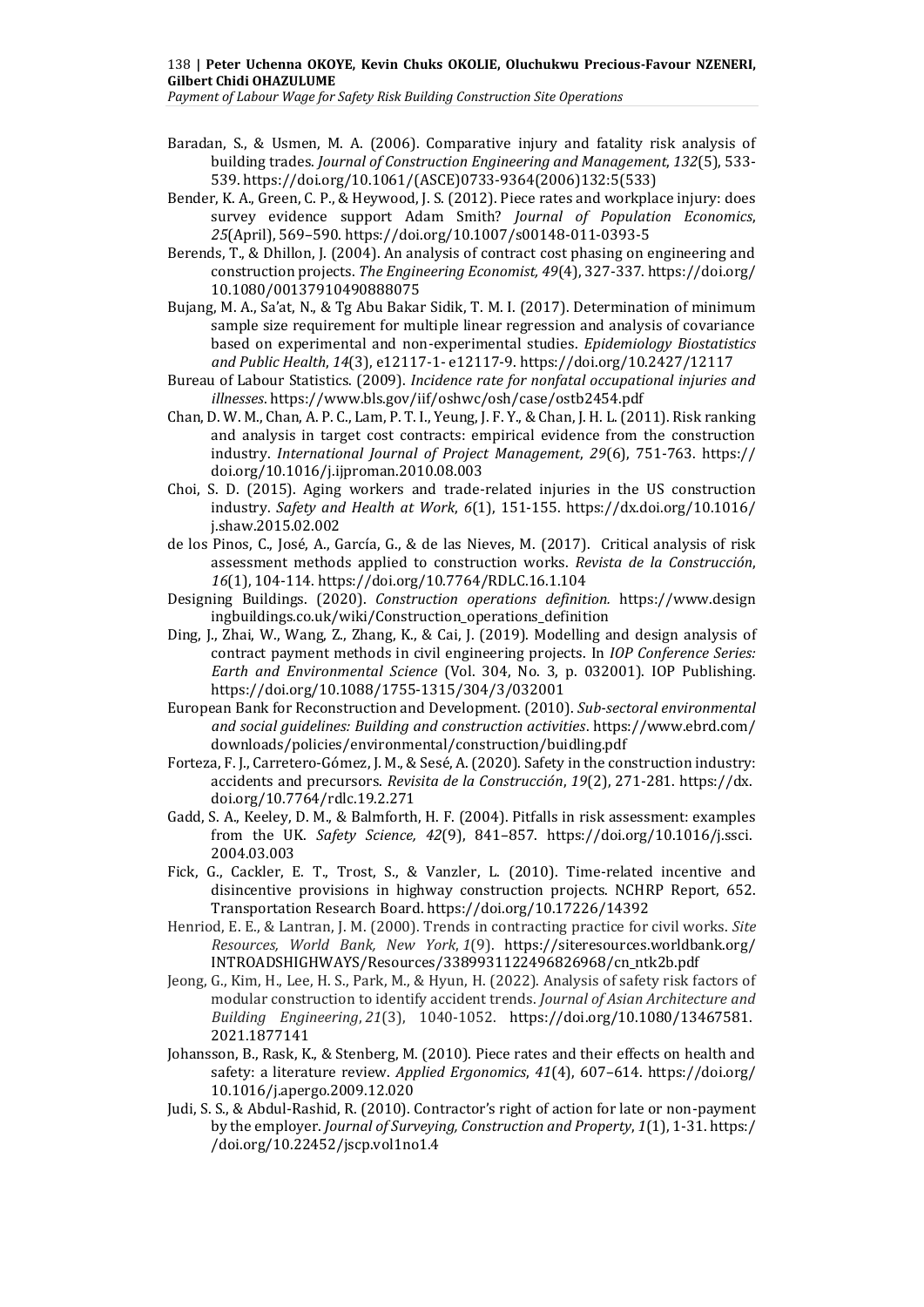- Kaim, O. F., Alabi, A. M., & Wusu, S. (2020). Risk assessment for hazard exposure and its consequences on housing construction sites in Lagos Nigeria. *Acta Structilia*, *27*(1), 59-84.<https://doi.org/10.18820/24150487/as27i1.3>
- Kaka, A., Wong, C., Fortune, C., & Langford, D. (2008). Culture change through the use of appropriate pricing systems. *Engineering, Construction and Architectural Management*, *15*(1), 66-77.<https://doi.org/10.1108/09699980810842070>
- Kaka, A.P., & Lewis, J. (2003). Development of a company-level dynamic cash flow forecasting model (DYCAFF). *Construction Management and Economics*, *21*(7) 693- 705.<https://doi.org/10.1080/0144619032000116561>
- Kang, Y., Siddiqui, S., Suk, S.J., Chi, S., & Kim, C. (2017). Trends of fall accidents in the U.S. construction industry. *Journal of Construction Engineering and Management, 143*(8), 04017043. [https://doi.org/10.1061/\(ASCE\)CO.1943-7862.0001332](https://doi.org/10.1061/(ASCE)CO.1943-7862.0001332)
- Kazimu, M. A. (2012). Significant factors that cause cost overrun in building construction project in Nigeria. *Interdisciplinary Journal of Contemporary Research in Business*, *391*(1), 775-780.
- Kozlovská, M., & Struková, Z. (2012). Overview of safety risk perception in construction. *Journal of Civil Engineering and Architecture*, *6*(2), 211–218.
- Li, R. Y. M., Chau, K. W., & Zeng, F. F. (2019). Ranking of risks for existing and new building works. *Sustainability*, *11*(10), 2863.<https://doi.org/10.3390/su11102863>
- Liu, H., Li, J., Li, H., Li, H., Mao, P., & Yuan, J. (2021). Risk perception and coping behaviour of construction workers on occupational health risks: a case study of Nanjing, China. *International Journal of Environmental Research and Public Health*, *18*(13), 7040[. https://doi.org/10.3390/ijerph18137040](https://doi.org/10.3390/ijerph18137040)
- Luo, H., Das, M., Wang, J., & Cheng, J. C. (2019). Construction payment automation through smart contract-based blockchain framework. In *Proceedings of the International Symposium on Automation and Robotics in Construction* (Vol. 36, pp. 1254-1260). ISARC Publications.
- Mamman, J., Mohammed, Y. D., Shittu, A. A., & Adamu, A. D. (2021, May 25-27). *Risk Assessment of Safety for Building Construction Projects in Abuja, Nigeria* [Paper presentation]. School of Environmental Technology Conference (SETIC), Federal University of Technology, Minna, Nigeria.
- Mbachu, J. (2011). Sources of contractor's payment risks and cash flow problems in the New Zealand construction industry: project team's perceptions of the risks and mitigation measures. *Construction Management and Economics*, *29*(10), 1027-1041. <http://dx.doi.org/10.1080/01446193.2011.623708>
- Memarian, B., & Mitropoulos, P. (2012). Safety incidents and high-risk activities of masonry construction. In *Construction Research Congress 2012: Construction Challenges in a Flat World* (pp. 2510-2519). ASCE. [https://web.archive.org/web/](https://‌/‌web.archive.org/‌web/‌20160408204554id_/‌http:/‌/‌rebar.ecn.purdue.edu/‌crc2012/‌papers/‌pdfs/‌-153.pdf) [20160408204554id\\_/http://rebar.ecn.purdue.edu/crc2012/papers/pdfs/-](https://‌/‌web.archive.org/‌web/‌20160408204554id_/‌http:/‌/‌rebar.ecn.purdue.edu/‌crc2012/‌papers/‌pdfs/‌-153.pdf) [153.pdf](https://‌/‌web.archive.org/‌web/‌20160408204554id_/‌http:/‌/‌rebar.ecn.purdue.edu/‌crc2012/‌papers/‌pdfs/‌-153.pdf)
- Memarian, B., & Mitropoulos, P. (2013). Accidents in masonry construction: the contribution of production activities to accidents, and the effect on different worker groups. *Safety Science, 59*(November), 179-186. [https://doi.org/10.1016/](https://doi.org/10.1016/j.ssci.2013.05.013) [j.ssci.2013.05.013](https://doi.org/10.1016/j.ssci.2013.05.013)
- Mhetre, K., Konnur, B. A., & Landage, A. B. (2016). Risk management in construction industry. *International Journal of Engineering Research*, *5*(1), 153-155. [https://](https://doi.org/10.17950/ijer/v5i1/035) [doi.org/10.17950/ijer/v5i1/035](https://doi.org/10.17950/ijer/v5i1/035)
- Motawa, I., & Kaka, A. (2009). Modelling payment mechanisms for supply chain in construction. *Engineering, Construction and Architectural Management*, *16*(4), 325- 336.<https://doi.org/10.1108/09699980910970824>
- Motawa, I., & Kaka, A. (2008). Payment mechanisms for integrated teams in construction. *Construction Economics and Building*, *8*(2), 1-10. [https://doi.org/10.5130/AJCEB.](https://doi.org/10.5130/AJCEB.v8i2.3001) [v8i2.3001](https://doi.org/10.5130/AJCEB.v8i2.3001)
- Muiruri, G., & Mulinge, C. (2014, June 16-21). *Health and safety management on construction project sites in Kenya: a case study of construction projects in Nairobi County* [Paper presentation]. FIG Congress, Kuala Lumpur, Malaysia.
- Muñoz-La Rivera, F., Mora-Serrano, J., & Oñate, E. (2021). Factors influencing safety on construction projects (FSCPs): types and categories. *International Journal of*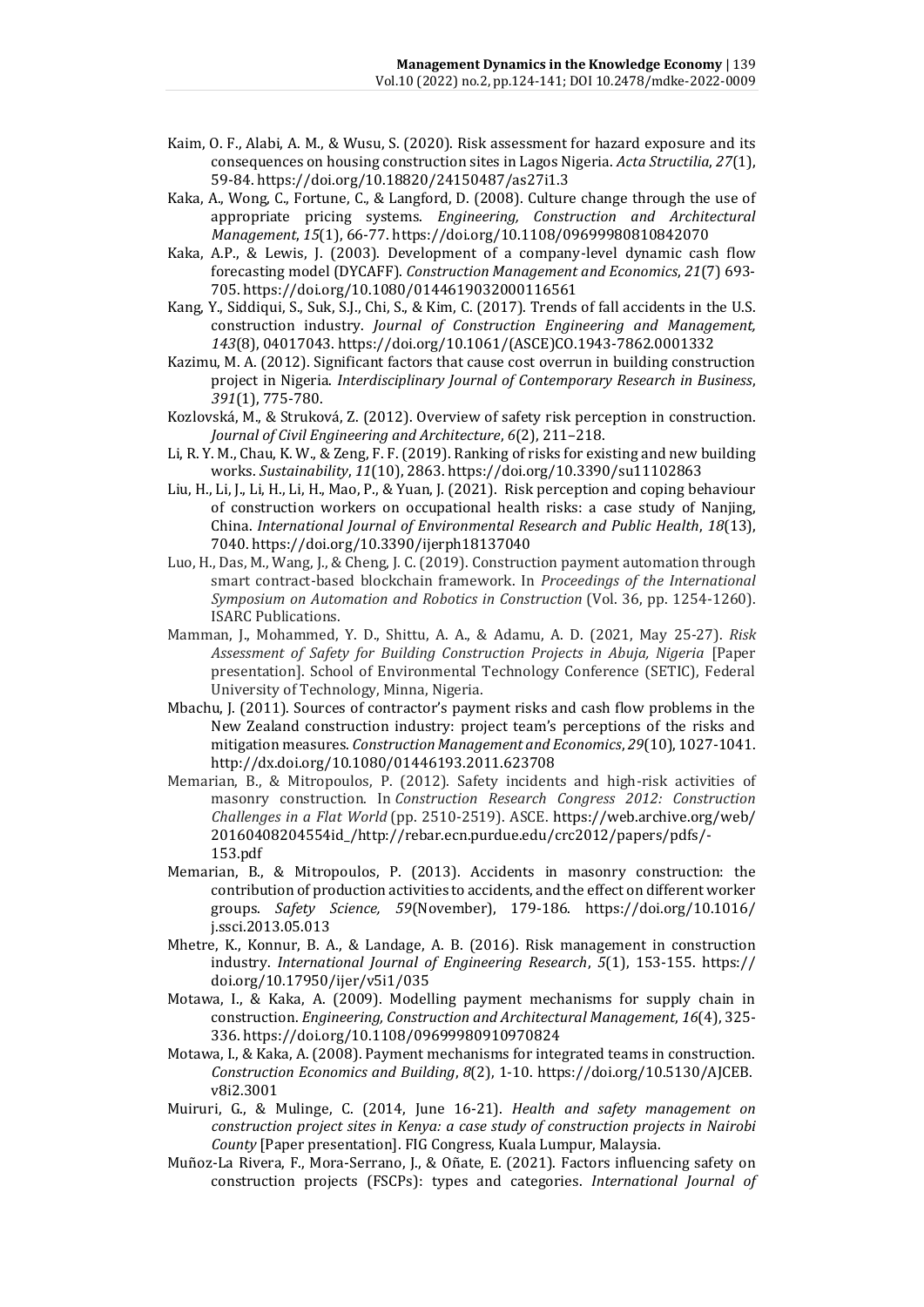*Payment of Labour Wage for Safety Risk Building Construction Site Operations*

*Environmental Research and Public Health*, *18*(20), 10884. [https://doi.org/10.](https://doi.org/10.3390/ijerph182010884) [3390/ijerph182010884](https://doi.org/10.3390/ijerph182010884)

- Nawaz, W., Linke, P., & Koҫ, M. (2019). Safety and sustainability nexus: a review and appraisal. *Journal of Cleaner Production*, *216*(April), 74–87. [https://doi.org/](https://doi.org/10.1016/j.jclepro.2019.01.167) [10.1016/j.jclepro.2019.01.167](https://doi.org/10.1016/j.jclepro.2019.01.167)
- Ndiwa, S. C. (2019). *Ergonomic risk factors among workers in building construction sites in Mombasa County* [Unpublished master's thesis]. Jomo Kenyatta University of Agriculture and Technology, Kenya.
- Nketekete, M., Emuze, F., & Smallwood, J. (2016). Risk management in public sector construction projects: case studies in Lesotho. *Acta Structilia*, *23*(2), 1-24. [http://](http://dx.doi.org/10.18820/24150487/as23i2.1) [dx.doi.org/10.18820/24150487/as23i2.1](http://dx.doi.org/10.18820/24150487/as23i2.1)
- Okoye, P. U. (2018). Occupational health and safety risk level of building construction trades in Nigeria. *Construction Economics and Building*, *18*(2), 92-109. [https://](https://doi.org/10.5130/AJCEB.v18i2.5882) [doi.org/10.5130/AJCEB.v18i2.5882](https://doi.org/10.5130/AJCEB.v18i2.5882)
- Omopariola, E. D., & Windapo, A. O. (2018, September 30–October 1). *Framework for matching payment systems to project environment in the construction industry* [Paper presentation]. 10th SACQSP International Research Conference*,* Johannesburg, South Africa.
- Oswald, D., Sherratt, F., & Smith, S. (2017, September 4-6). *An investigation into a health and safety reward system on a large construction project* [Paper presentation]. 33rd Annual ARCOM Conference, Cambridge.
- Park, H. K., Han, S. H., & Russell, J. S. (2005). Cash flow forecasting model for general contractors using moving weights of cost categories. *Journal of Management in Engineering*, *21*(4), 164-173. [http://dx.doi.org/10.1061/\(ASCE\)0742-597X\(2005\)](http://‌/‌dx.doi.org/‌10.1061/‌(ASCE)0742-597X‌(2005)%20‌21:4(164)) [21:4\(164\)](http://‌/‌dx.doi.org/‌10.1061/‌(ASCE)0742-597X‌(2005)%20‌21:4(164))
- Purohit, D. P., Siddiqui, N. A., Nandan, A., & Yadav, B. P. (2018). Hazard identification and risk assessment in construction industry. *International Journal of Applied Engineering Research*, *13*(10), 7639-7667.
- Ramachandra, T. (2013). *Exploring feasible solutions to payment problems in the construction industry in New Zealand* [Unpublished doctoral thesis]. Construction Management Programme, School of Engineering Faculty of Design and Creative Technologies, Auckland University of Technology, New Zealand.
- Revenue. (2021). *Relevant contracts tax: relevant operations tax and duty manual.* Part 18- 02-01, Irish Tax and Custom. [https://www.revenue.ie/en/tax-professionals/tdm/](https://www.revenue.ie/en/tax-professionals/tdm/income-tax-capital-gains-tax-corporation-tax/part-18/18-02-01.pdf) [income-tax-capital-gains-tax-corporation-tax/part-18/18-02-01.pdf](https://www.revenue.ie/en/tax-professionals/tdm/income-tax-capital-gains-tax-corporation-tax/part-18/18-02-01.pdf)
- Rhee, K. Y., Kim, Y. S., & Cho, Y. H. (2015). The type of payment and working conditions. *Safety and Health at Work*, *6*(4), 289-294. [https://doi.org/10.1016/j.shaw.](https://doi.org/10.1016/j.shaw.2015.07.001) [2015.07.001](https://doi.org/10.1016/j.shaw.2015.07.001)
- RICS. (2015). *Management of risk: RICS professional note* (1st ed.). Royal Institute of Chartered Surveyors. [www.rics.org/guidance](http://www.rics.org/guidance)
- Schneider, S., & Susi, P. (1994). Ergonomics and construction: a review of potential hazards in new construction. *American Industrial Hygiene Association Journal*, *55*(7), 635-649.<https://doi.org/10.1080/15428119491018727>
- Schneider, S. P. (n.d.). *The economics of health and safety in construction.* Electronic Library of Construction Occupational Safety and Health. [https://www.elcosh.org/docum](https://www.elcosh.org/document/1742/d000806/The+Economics+of+Health+and+Safety+in+Construction.html) [ent/1742/d000806/The+Economics+of+Health+and+Safety+in+Construction.](https://www.elcosh.org/document/1742/d000806/The+Economics+of+Health+and+Safety+in+Construction.html) [html](https://www.elcosh.org/document/1742/d000806/The+Economics+of+Health+and+Safety+in+Construction.html)
- Sherif, E., & Kaka, A. (2003, September 3-5). *Factors influencing the selection of payment systems in construction projects* [Paper presentation]. 19th Annual ARCOM Conference, Association of Researchers in Construction Management, Brighton, UK.
- Siddiqui, K. (2013). Heuristics for sample size determination in multivariate statistical techniques. *World Applied Sciences Journal*, *27*(2), 285-287. [https://doi.org/10.](https://doi.org/10.5829/idosi.wasj.2013.27.02.889) [5829/idosi.wasj.2013.27.02.889](https://doi.org/10.5829/idosi.wasj.2013.27.02.889)
- Swai, L. P., Arewa, A. O., Ugulu, R. A. (2020, February 2-5). *Unfair payment issues in construction: re-thinking alternative payment method for tier-1 contractors to subcontractors* [Paper presentation]. International Conference on Civil Infrastructure and Construction (CIC), Doha, Qatar. [https://doi.org/10.29117/](https://doi.org/10.29117/cic.2020.0012) [cic.2020.0012](https://doi.org/10.29117/cic.2020.0012)